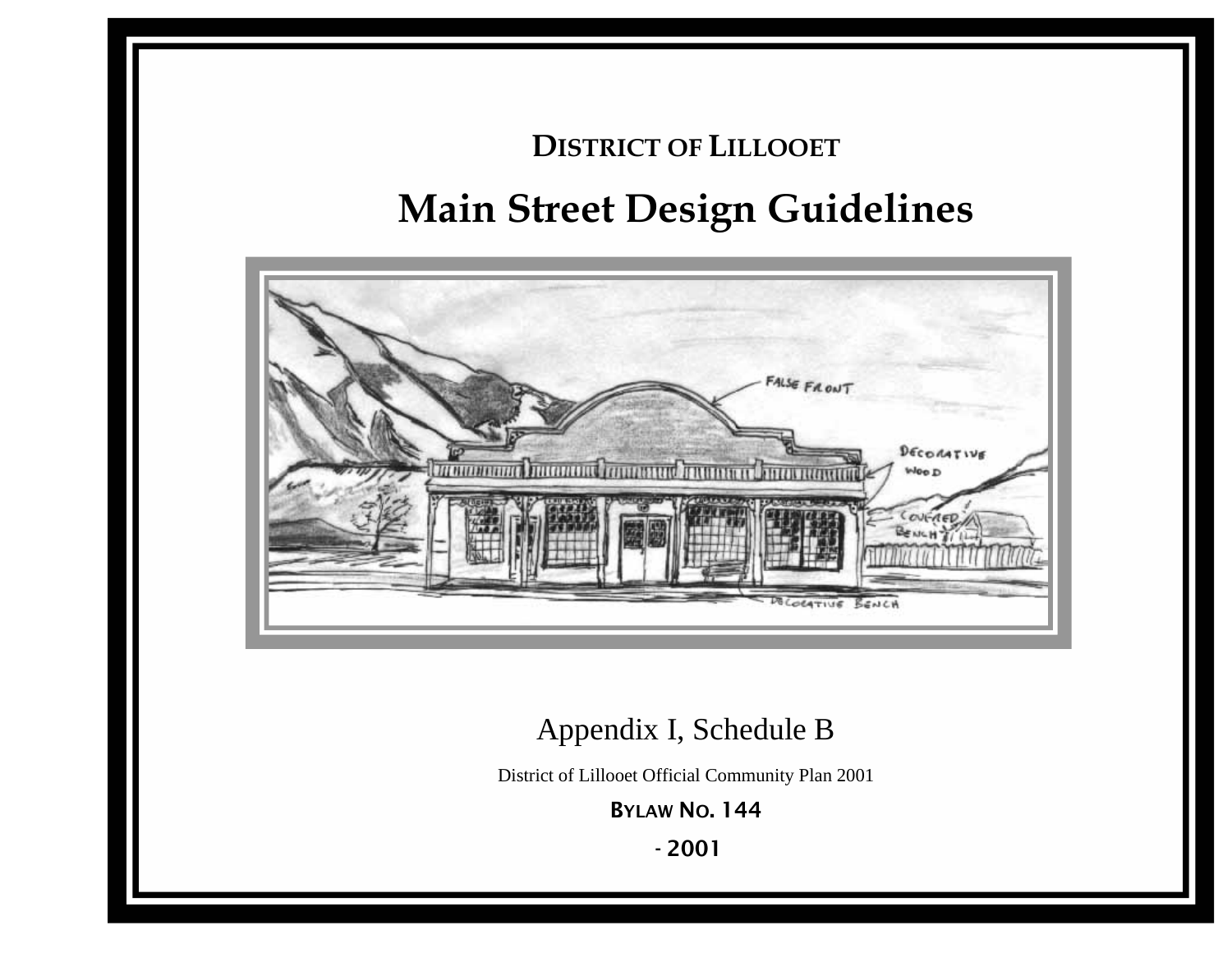### TABLE OF CONTENTS

| <b>SECTION</b>  |                                           | <b>PAGE</b>    |
|-----------------|-------------------------------------------|----------------|
| 1               | <b>INTRODUCTION</b>                       | 1              |
| $\overline{2}$  | LILLOOET DESIGN HISTORY                   | 5              |
| 3               | <b>DESIGN THEMES</b>                      | 6              |
| 4               | <b>BUILDING HEIGHT/SIZE &amp; SCALE</b>   | $\overline{7}$ |
| 5               | <b>PROPORTION</b>                         | 8              |
| 6               | <b>ROOF-LINES &amp; SURFACES</b>          | 9              |
| 7               | <b>VIEW PLANES</b>                        | 10             |
| 8               | PEDESTRIAN COMFORT                        | 11             |
| 9               | <b>BUILDING ORIENTATION &amp; SETBACK</b> | 15             |
| 10              | <b>DOORS &amp; ENTRANCES</b>              | 16             |
| 11              | <b>WINDOWS</b>                            | 17             |
| 12 <sub>2</sub> | <b>SIGNS</b>                              | 18             |
| 13              | <b>DECORATIVE ACCENTS</b>                 | 19             |
| 14              | <b>LIGHTING</b>                           | 20             |
| 15              | <b>COLOURS</b>                            | 21             |
| 16              | <b>EXTERIOR WALL FINISH</b>               | 22             |

#### APPENDIX I

Properties in the Main Street Development Permit Area

### APPENDIX II

Development Application Form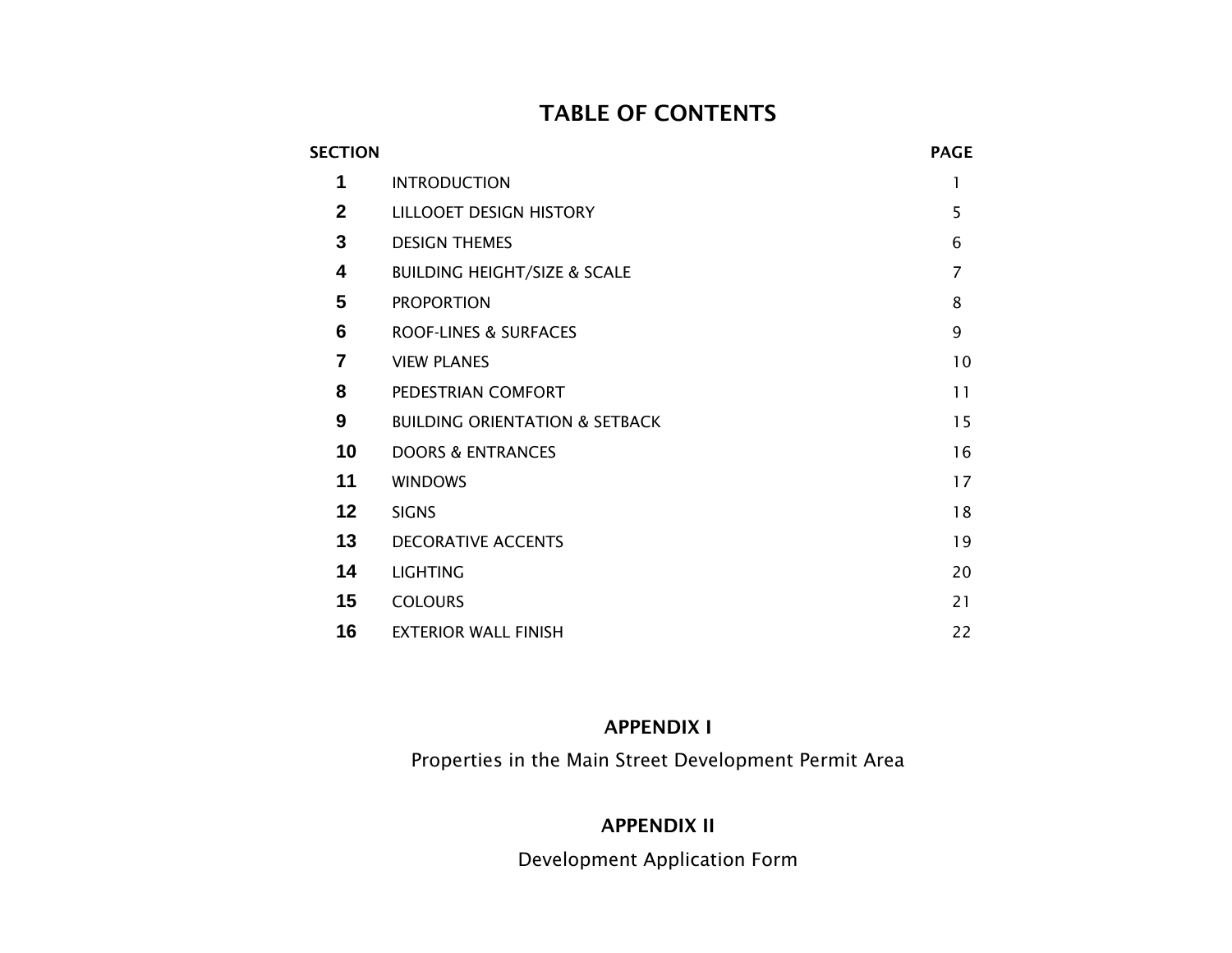### PURPOSE

The District wishes to maintain and enhance the unique combination of pre-1910

design themes that reflect Lillooet's diverse culture and history. These themes include influences from early First Nations structures, gold rush and turn of the century Victorian and Western designs.

The District of Lillooet Main Street Design Guidelines are intended to encourage designs compatible with these themes for new construction, infill and renovation of buildings in the Main Street Development Permit Area.

Through illustrating the District of Lillooet's design expectations, this document will help implement and regulate good quality designs. Reference will be made to the design standards in this document when reviewing all applications for Development Permits in the Main Street Permit area.

### ADDITIONAL RESOURCES

 $\mathsf T$ he desian ideas presented in this document can be creatively combined with details from historical photographs and descriptions of Lillooet buildings. Photographs can be found in books on Lillooet's history and in archive materials. These resources may be found in the following places:

- ¾Lillooet Area Library ¾ Lillooet Museum
- ¾ Lillooet District Historical Society ¾ Bridge River Lillooet News Office
- ¾ City of Vancouver Public Library, Special Collections ¾ City of Vancouver Archives

INTRODUCTION 1

### WHO SHOULD READ THIS

 $\mathsf{T}$ his document will help the following people reach the goal of creating an attractive commercial/retail environment:

- $\blacktriangleright$ building owners
- $\blacktriangleright$ merchants/ business owners
- ¾prospective developers
- ¾administrators
- ¾building inspectors
- $\triangleright$  elected officials

- 
- 
- 
- 1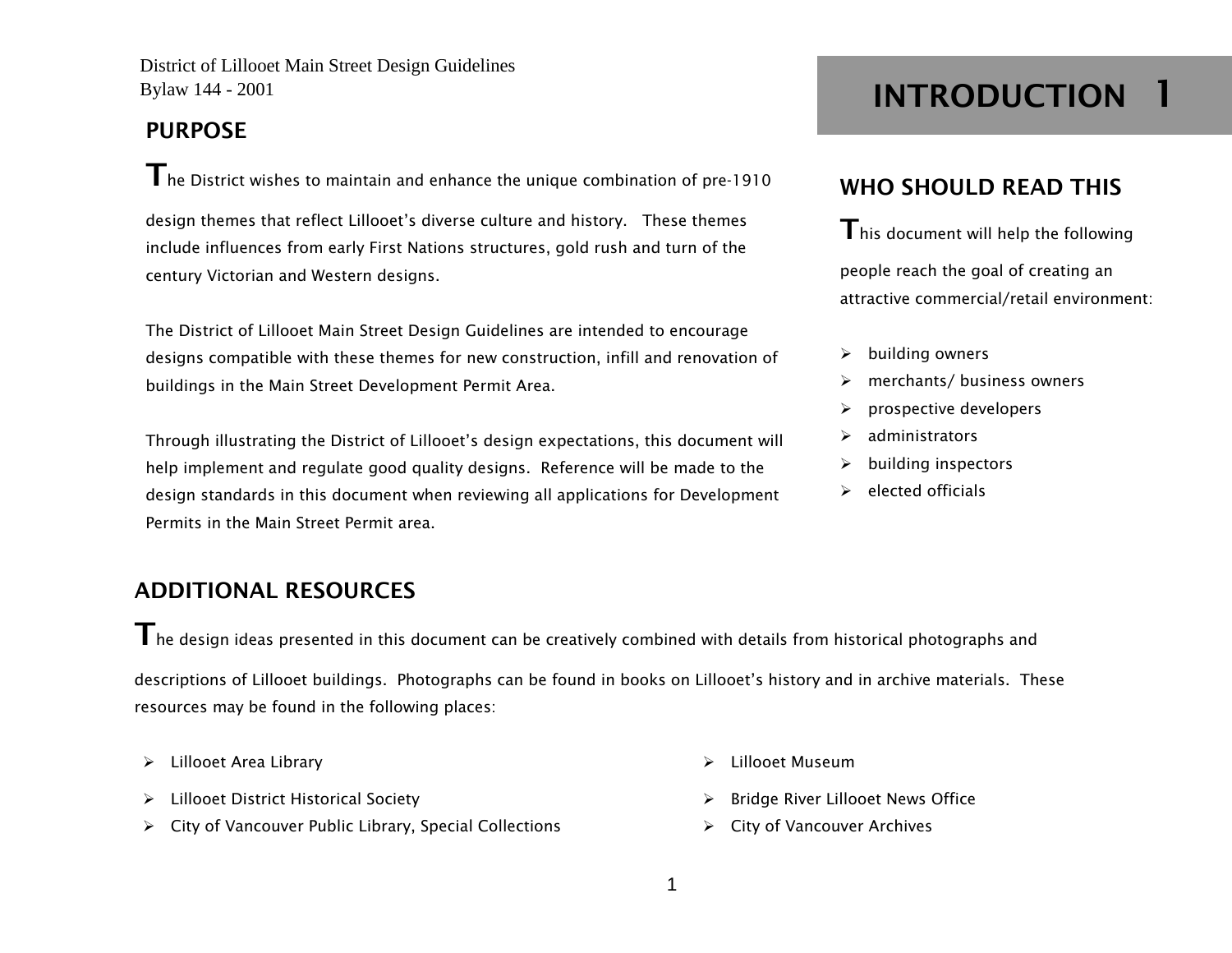### ADMINISTRATION

This Document has been adopted as and forms part of the District of Lillooet Official Community Plan Bylaw XXX 2001 The guidelines contained in this document are in addition to the requirements of other building and zoning bylaws as well as any appropriate Provincial and Federal legislation.

### APPLICATION

Map 1 shows the location of the Main Street Development Permit Area as also outlined in the Official Community Plan Schedule "B" Map A.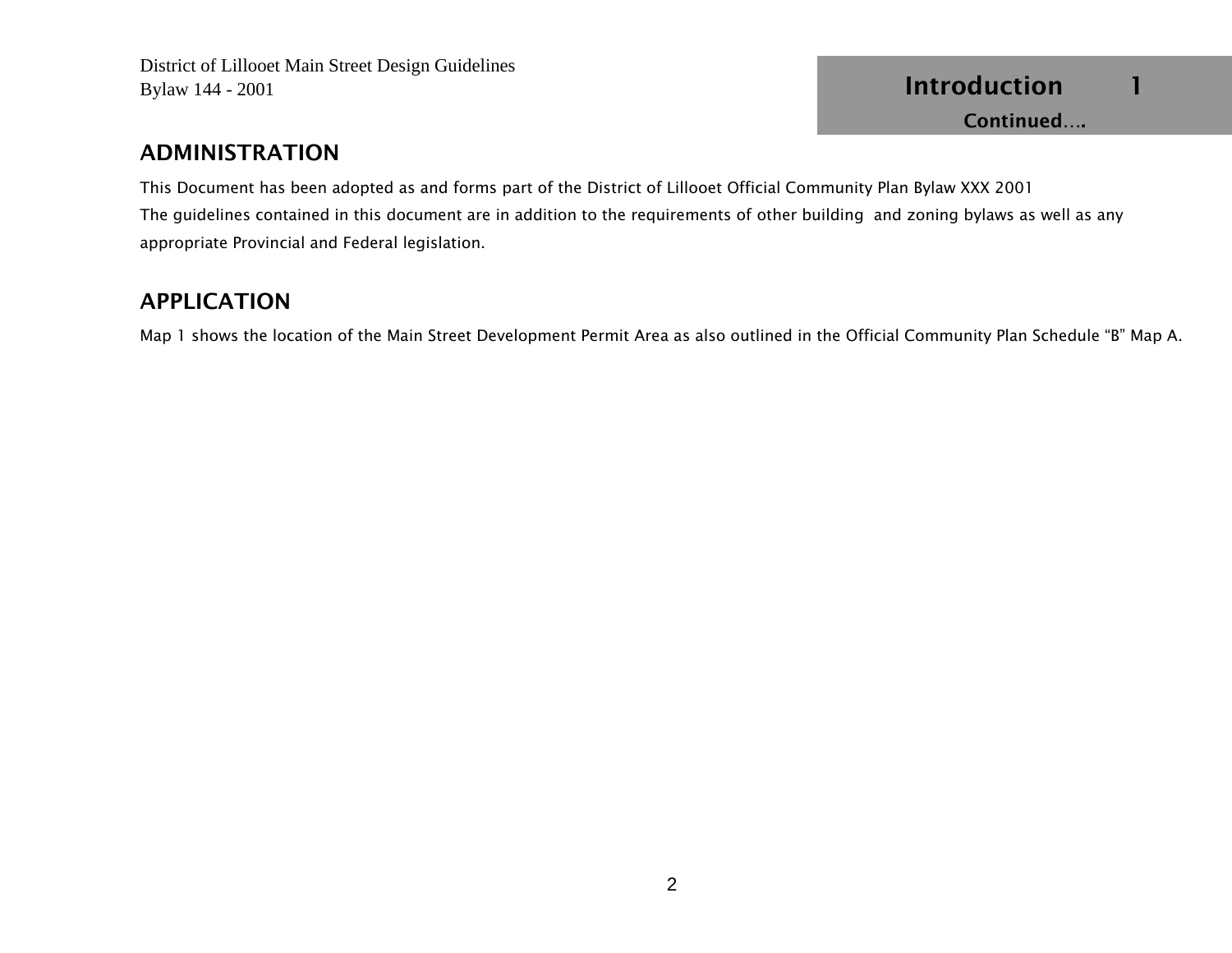### WHY IS DESIGN IMPORTANT?

Design is an essential part of creating an attractive commercial and retail environment. Good design can help create safe,

attractive and friendly spaces that compliment rather than clash with the surrounding built and natural environment.

By using a consistent variety of pre-1910 design themes the Main Street environment becomes:

- $\triangleright$  more attractive to the local community increasing use and enjoyment of Main Street
- ¾ Inclusive of Lillooet's different cultures and varied history helping instill community pride and strengthening Lillooet as a destination for tourists
- $\triangleright$  a more definitive center for the community increasing local and tourist traffic for local businesses

Many of Lillooet's residents have already seen major improvements made to Main Street through the downtown

revitalization project during the 1990's. This project used various design elements to create a more attractive environment, including new sidewalks, benches, flower beds and other street furniture.

 $\mathsf T$ he Downtown Beautification Committee has further enhanced the area by using flowers, shrubs and trees to landscape. This document is intended to build upon the work of the Downtown Revitalization Project and other efforts to improve the Main Street environment.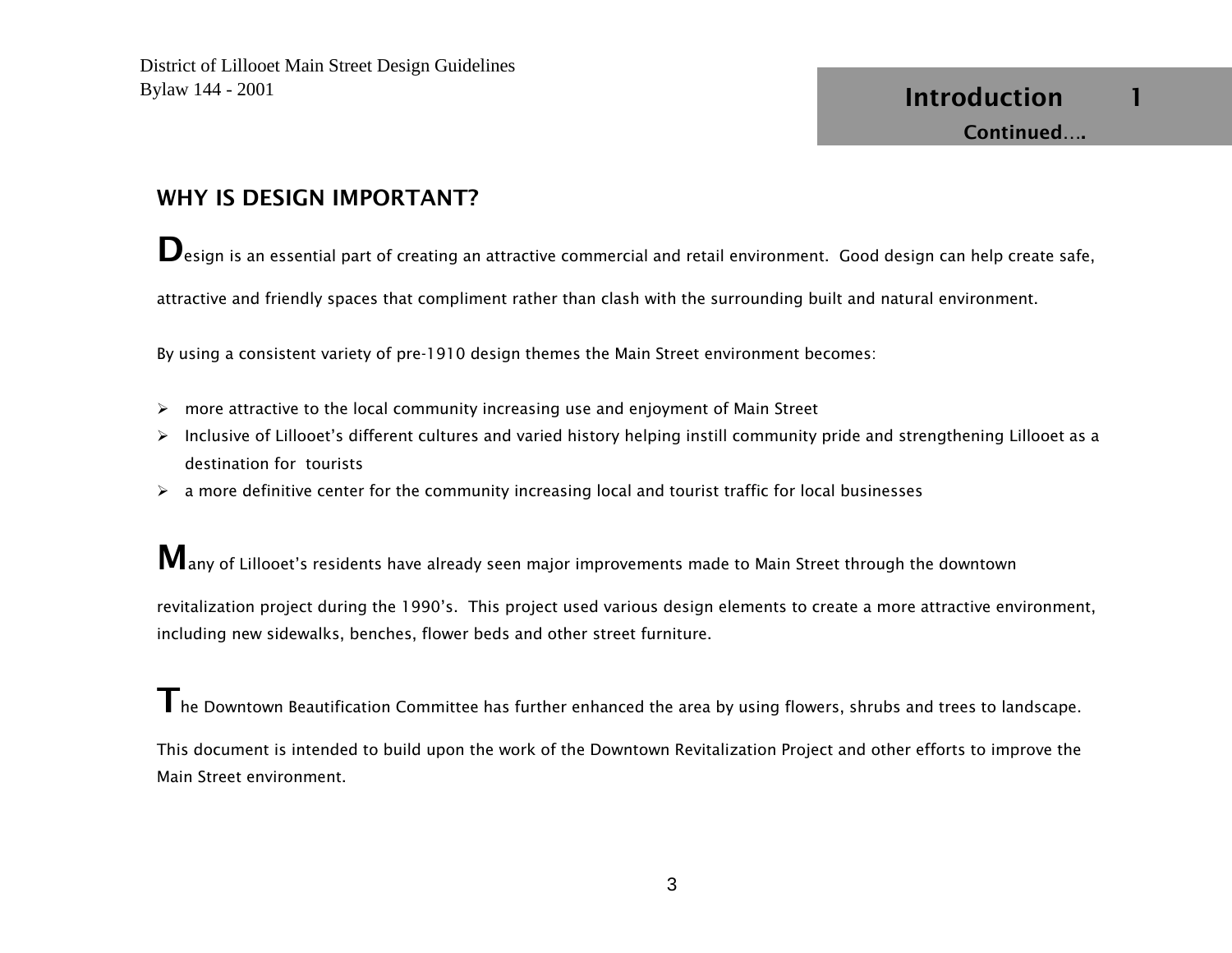**L**illooet and the surrounding area was first

inhabited by descendants of the St'át'imc First Nations over 10,000 years ago. These seminomadic peoples spent winters living in s<sup>7</sup>ístkens, which were underground pit houses built using logs and earth. Remnants of s<sup>7</sup>ístkens can be found in many areas of the District. Modern St'át'imc architecture frequently incorporates elements of design based on the s<sup>7</sup>ístken.



## LILLOOET DESIGN HISTORY 2





 $\mathbf W$ ooden log homes were also built and in use at the

time of contact with European fur traders during the early 1800s. Early versions of these homes had low sidewalls with a high gable roof. Carved artwork was sometimes placed over the entrance area.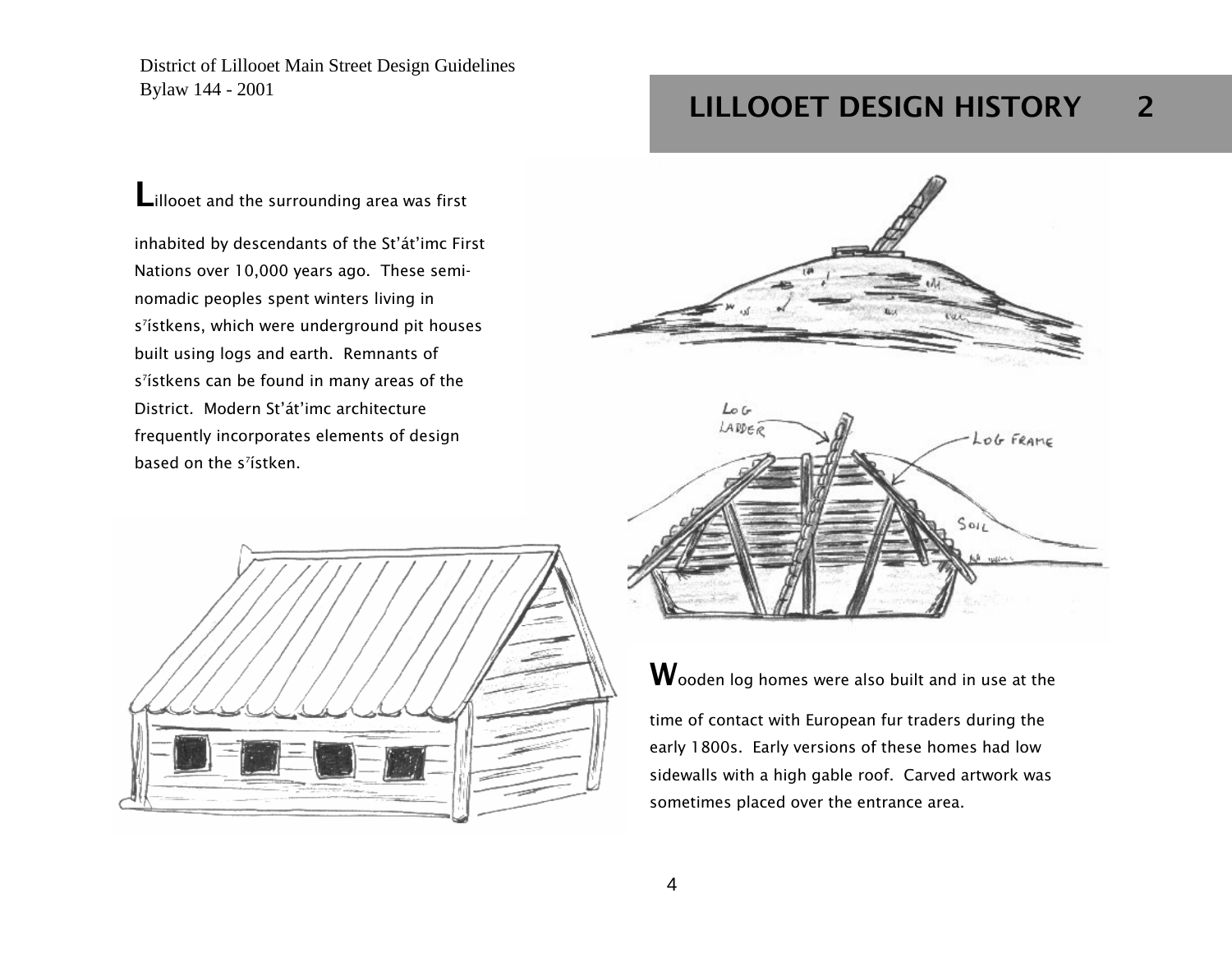Lillooet's more recent history, dates back to the arrival of European

settlers during 1850-1860. Lillooet was established as a gold rush service centre and was the starting point for the Cariboo gold rush trail.

Lillooet's early settler look was that of a gold rush shanty town, with a combination of wooden and adobe buildings. Over time, as commercial businesses became more established, Main Street was lined with one and two storey buildings with false fronts that were characteristic "gold rush" or "boom town" design.



### Lillooet Design History 2 Continued….



Uuring the late 1800's and early 1900's Victorian

style architecture influenced both residential and commercial business design. The Phair (Miyazaki) house built in the 1890's is a good example of turn of the century Victorian residential architecture. Meanwhile the Hotel Victoria on Main Street is a good example of a Victorian style western hotel. The original hotel was destroyed by fire during the 1980's and then later reconstructed.

Over the years fires along with downturns in Lillooet's economy during boom and bust periods took their toll on Lillooet's architectural heritage. Many buildings were replaced with simple, less detailed designs or not rebuilt at all.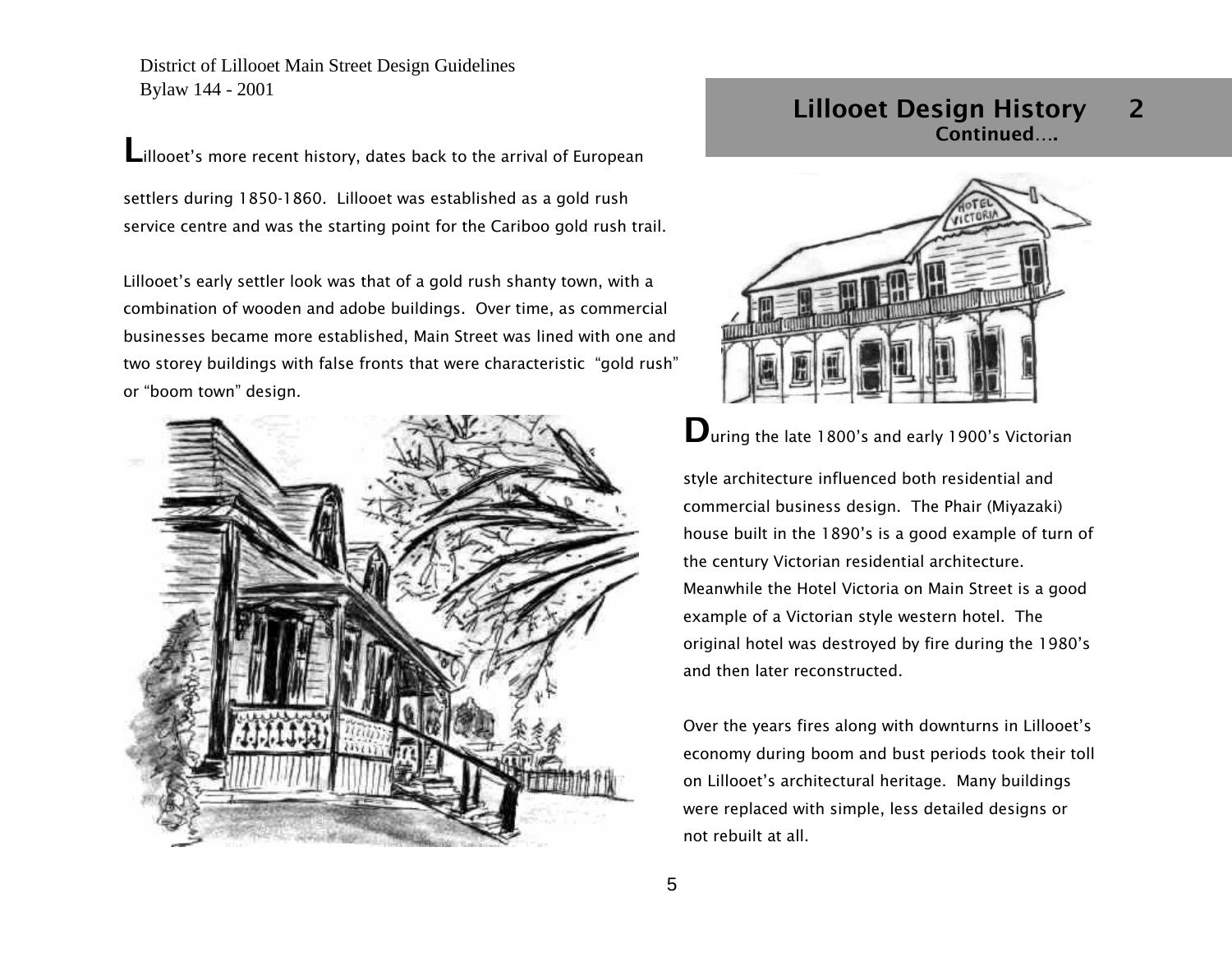District of Lillooet Main Street Design Guidelines Bylaw 144 - 2001



## DESIGN THEMES 3

 $\mathsf{T}$  his document allows design flexibility by providing

a range of pre-1910 design themes found in Lillooet. New and renovated building facade design must be consistent with pre-1910 design themes.

Acceptable design themes are:

- $3$  Authentic renovation or restoration of original pre-1910 design themes including:
	- Traditional First Nations
	- г Gold Rush
	- $\blacksquare$ Turn of the Century Victorian or Western
- 3 New or modern pre-1910 design themes including;
	- г Traditional First Nations
	- $\blacksquare$ Gold Rush
	- **Turn of the Century Victorian or Western**

#### Unacceptable design themes:

 $8\,$  Squatter style buildings reminiscent of Gold Rush/Western/Early Settler "shanty town" look.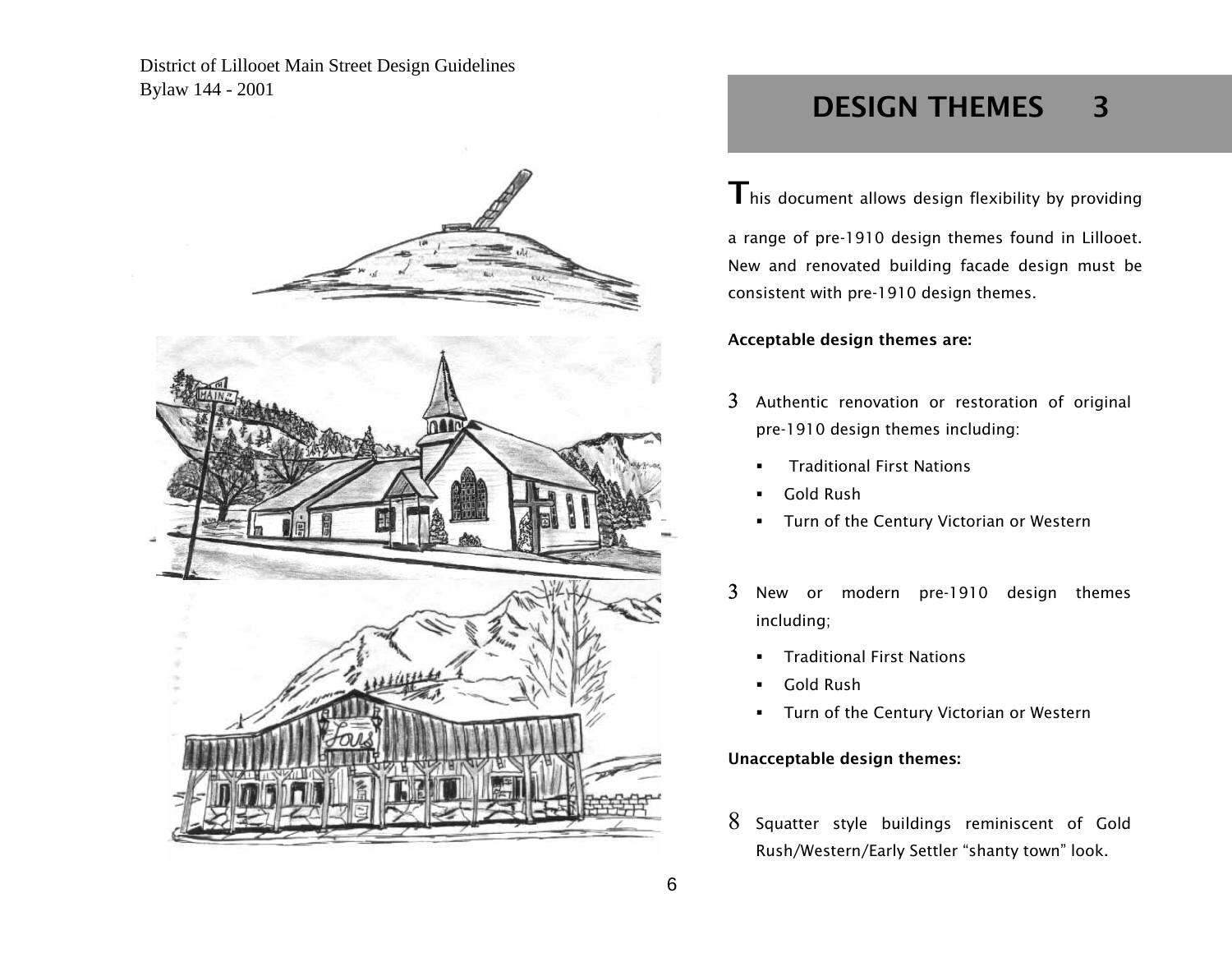## **BUILDING HEIGHT/SIZE& SCALE 4**

Early Lillooet buildings were generally one and a half to three stories high. False fronts and steeply pitched rooftops frequently added one storey to a building's height.



- **.1** New buildings should compliment the heights of adjacent buildings to help achieve a consistent look. This can be accomplished by altering the proportion and roofline of buildings so that they are sympathetic to neighbouring buildings.
- **.2** The maximum height permitted for new construction is 32 feet, providing there is no light or view obstruction to existing buildings and sites.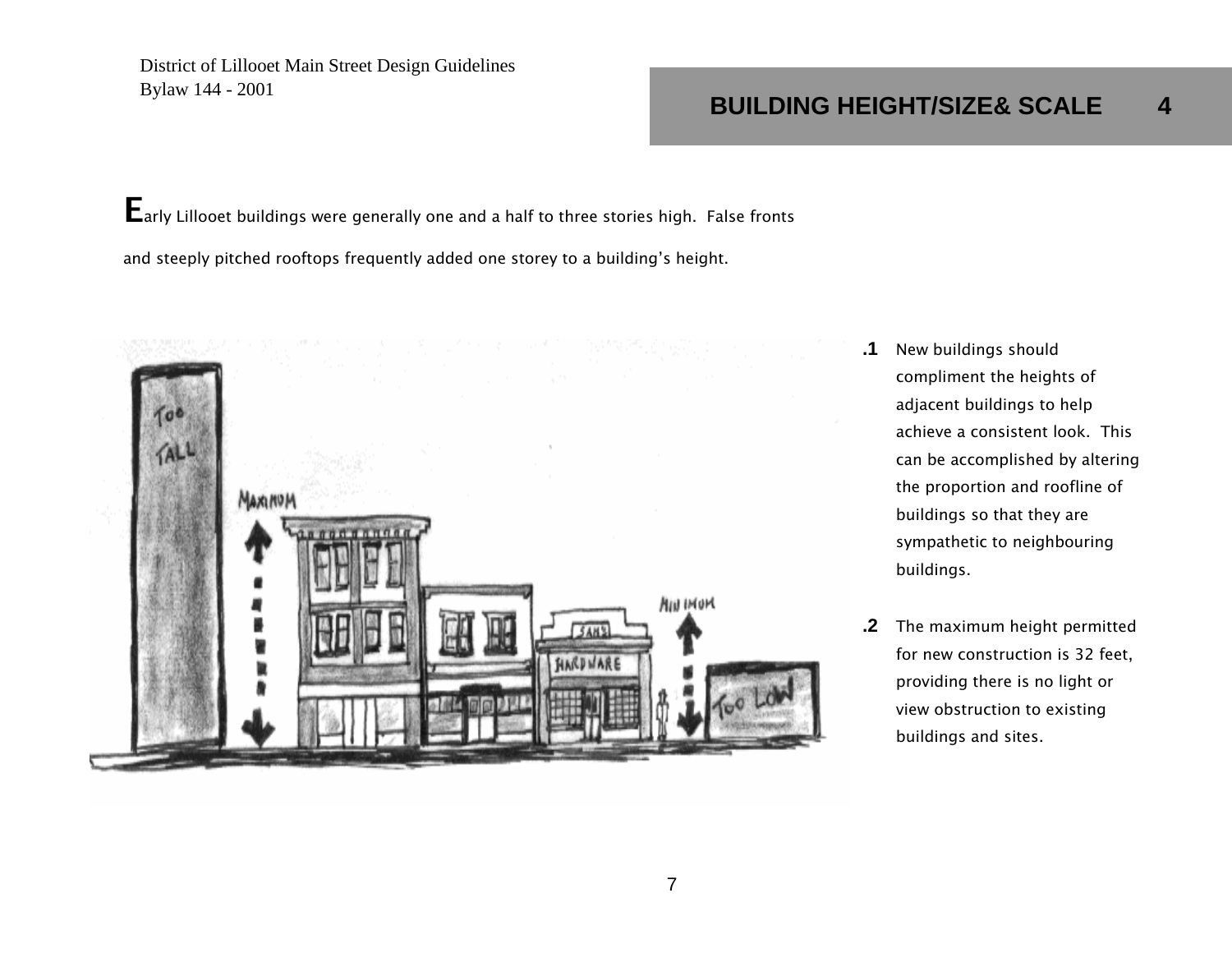Lillooet's historical commercial buildings tend to have a

vertical emphasis, with facades looking greater in height than width. This look is emphasized by design elements such as windows, doors and rooflines that draw the eye upwards. In contrast more modern buildings tend be more ground oriented or have a horizontal emphasis, with facades looking greater in width than height.

### & SCALE BUILDING HEIGHT/SIZE **PROPORTION 5**

- 
- **.1** Large building facades should be broken down into smaller sections to create an appearance of a series of smaller buildings.
- **.2** New and renovated buildings should keep design proportions consistent with the chosen historic theme they are trying to achieve. Except for the Traditional First Nations theme, all the other historic themes should use vertical emphasis.





BUILDING HEIGHT/SIZE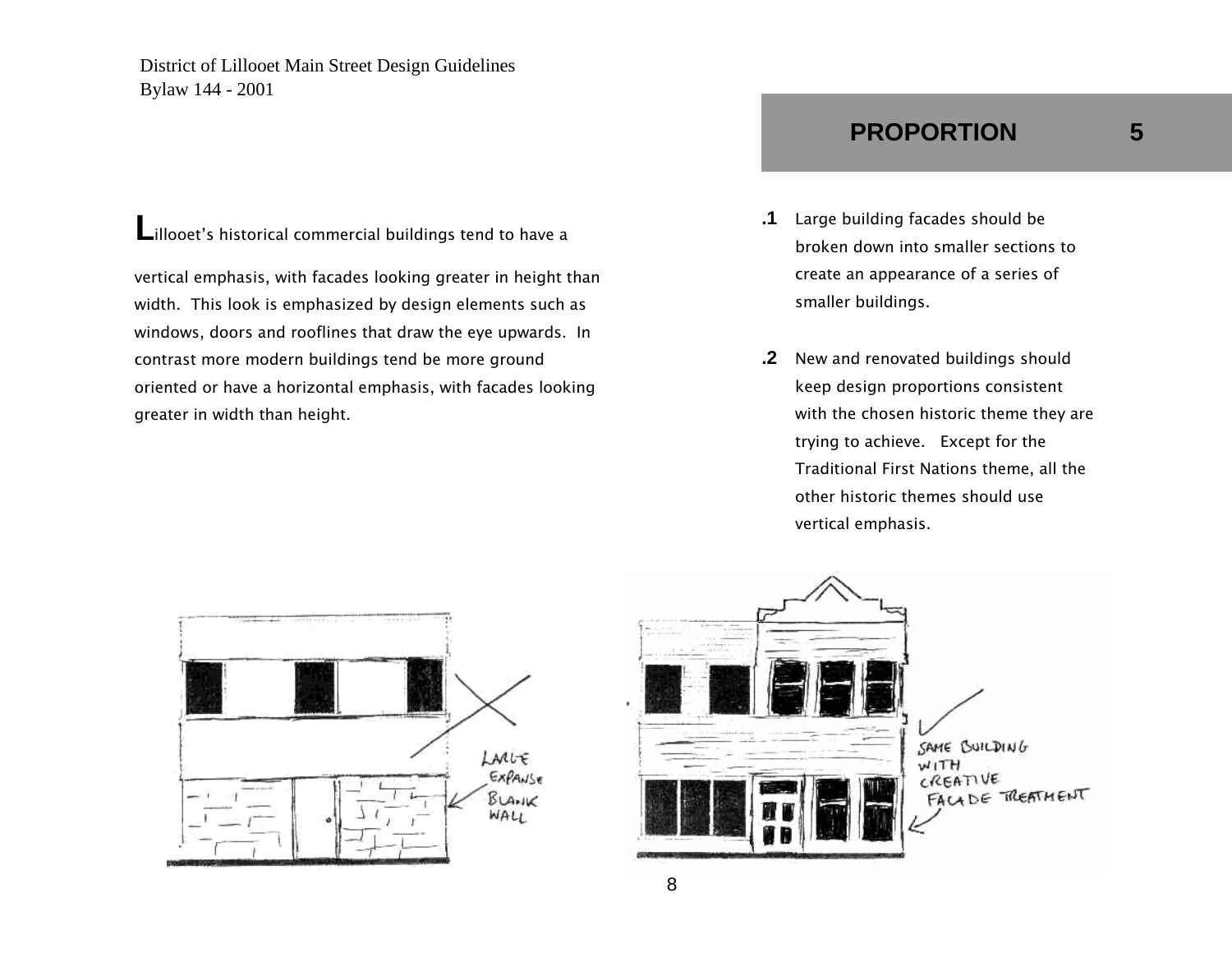#### Encouraged Skylines

 $\mathbb Z$  Articulated skylines will be strongly encouraged through the use of a diversity of historic rooflines including boomtown false fronts and balconies on upper stories.

Lillooet buildings:  $\mathsf T$  he following three styles of roofline dominate early

- ¾ Flat Roof with decorative wooden cornice on the front façade;
- ¾ False Fronts/Parapet Roofs were used on both flat roof buildings as well as gable roofs;
- $\triangleright$  Gable Roofs were often decorated with arch forms and gingerbread detailing. The roof pitch was usually between 12 in 12 and 8 in 12.

#### Encouraged Rooflines

- $\sqrt{}$ Flat or stepped false fronts hiding gable roof
- $\sqrt{ }$  Flat roof with gradual downward slant to the rear with false front, parapet walls or decorative wooden cornice on the front façade.
- $\boxtimes$  Gable Roofs with arch forms and gingerbread detailing. Roof pitch should range between 12 in 12 and 8 in 12.

## Discouraged Rooflines

 $\overline{\mathsf{x}}$ Flat, level roofs

#### Encouraged surface materials for pitched roofs:

- $\sqrt{ }$ Wood shingles
- $\sqrt{ }$ Wood shakes

#### Discouraged surface materials for pitched roofs:

- $\vert x \vert$ Asphalt shingles
- $\overline{\mathsf{x}}$ Aluminium shingles
- $|\mathsf{x}|$ Metal roofing
- $\overline{\mathsf{x}}$ **Tile**
- $\overline{\mathsf{x}}$ Slate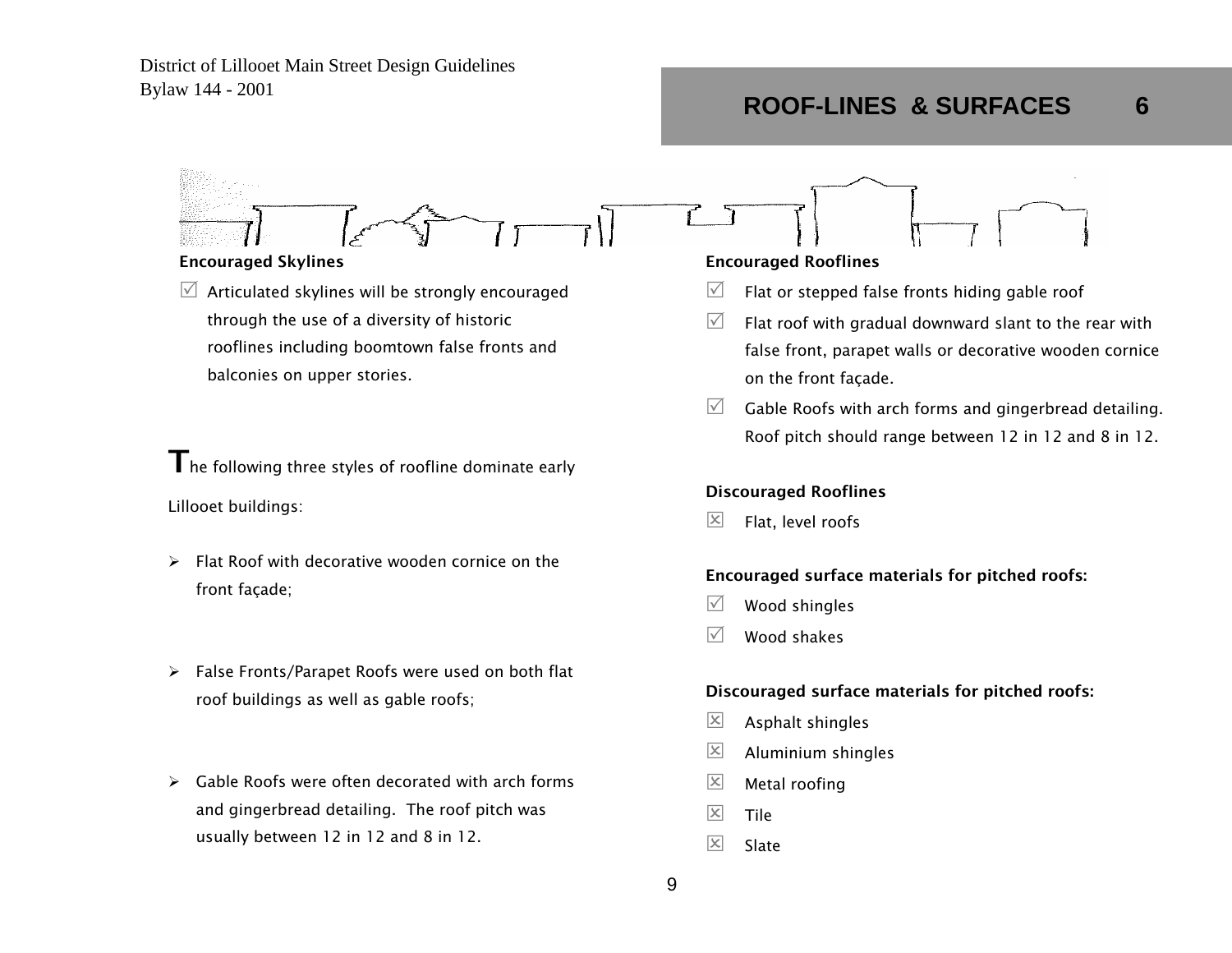Lillooet is located in an area of stunning natural beauty.

Incorporating view corridors into building siting enhances the overall environment of Main Street and the surrounding downtown area. From various locations along Main Street there are beautiful view planes of the surrounding mountains along with shorter distance views of significant buildings such the Museum, Mile O Marker, The Victoria Hotel and the Courthouse.



## **SITING/VIEW PLANES 7**

- **.1** Site planning for new development will include consideration for:
- ٠ preserving existing view planes or the creation of new view planes
- ٠ minimizing disruption of views from neighbouring buildings
- ٠ maximizing views from the interior of new buildings – especially those that provide residential or hotel accommodation or restaurant services.
- **.2** Views should include::
- ٠ Distant views of surrounding mountains
- ٠ Views of Main Street with distant views of surrounding mountains
- ٠ Views of green or park space
- ٠ Views of historically significant buildings including:
	- Phair (Miyazaki) House Lillooet Court House St. Andrews Church The Victoria Hotel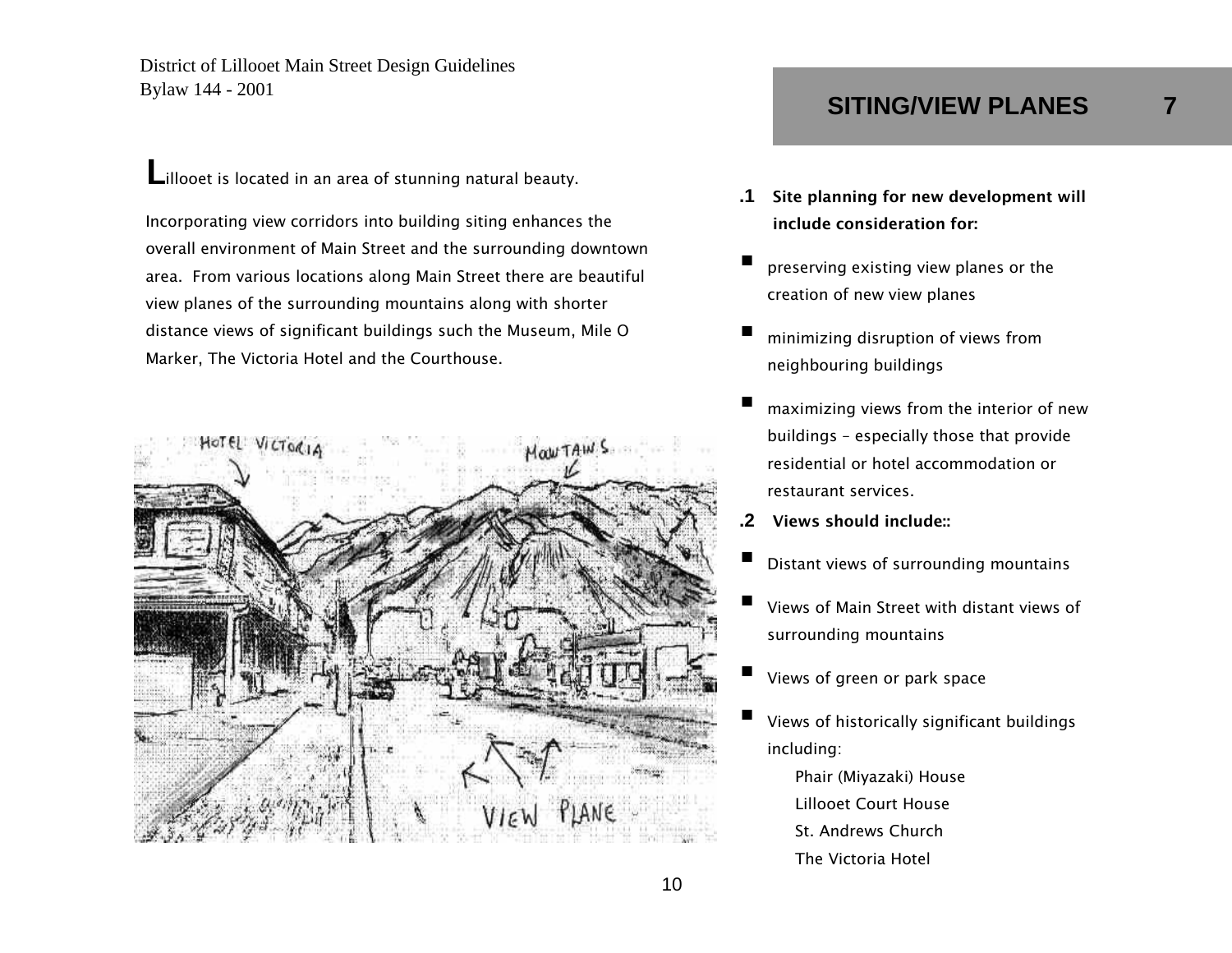- **.1** Structures to provide for pedestrian protection from sun, rain and snow shall be incorporated into building facades.
- **.2** Pedestrian structures should be designed to minimise accumulation of precipitation and direct precipitation away from the building and pedestrian areas into municipal storm drains.
- **.3** The detailing of a pedestrian structure should reflect the historic character, style, scale and form of the building.

#### **.4** DIMENSIONS

These dimensions apply to any temporary or permanent structure above a sidewalk:

- П Minimum height above a sidewalk 2.5 m (8 feet )
- П Minimum setback from curb edge: 0.5 m (18 inches) / 0.6m (2 feet) for awning
- П Maximum height of fascia: 1 m (3 feet)

#### Encouraged

- $\sqrt{ }$ wooden covered galleries
- $\sqrt{ }$ canopies (including balconies)
- $\sqrt{}$ awnings
- $\sqrt{ }$  small shingle roofs supported by wooden columns and similar features

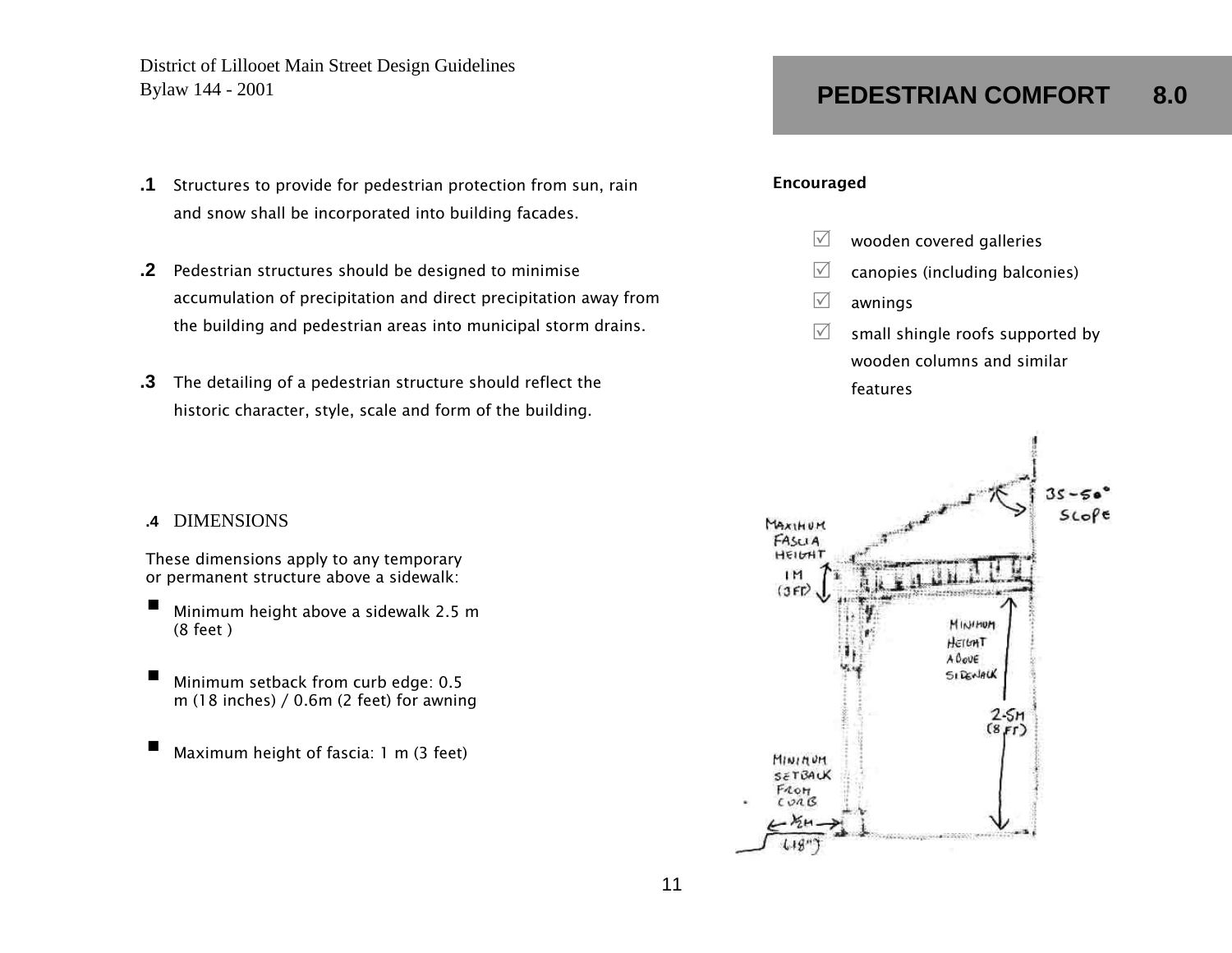- **.1** Balconies and canopies forming a pedestrian arcade over sidewalks will be allowed in front of buildings.
- **.2** BALCONIE DIMENSIONS
	- П Minimum clearance for balconies at street level will be 2.5 m (8 feet)
	- П Support posts should be 2 to 2.5 m (6 to 8 feet) from the building face
	- Railing should be a minimum height of 1.1 m (3'-6") and conform to National Building Code Standards.





### BALCONIES & CANOPIES 8.1

#### **BALCONIES**

#### Encouraged

- $\sqrt{ }$ Wood columns and railings
- $\sqrt{ }$ Wood stains and floors
- $\sqrt{ }$ Wood gingerbread detailing

#### Discouraged

- $\overline{\mathsf{x}}$ Metal post and railing
- $\overline{\mathsf{x}}$ Concrete post

### **CANOPIES**

#### Encouraged

 $\sqrt{ }$ wooden shingles

 $\sqrt{ }$ wood

- $\boxed{\times}$ Canvas/vinyl/plastic
- $\boxed{\times}$ Glass
- $\boxed{\times}$ Aluminium and fibreglass shingle
- $\boxed{\times}$ Fiberglass
- $\boxed{\times}$ Plywood
- $\overline{\mathsf{x}}$ Clay tile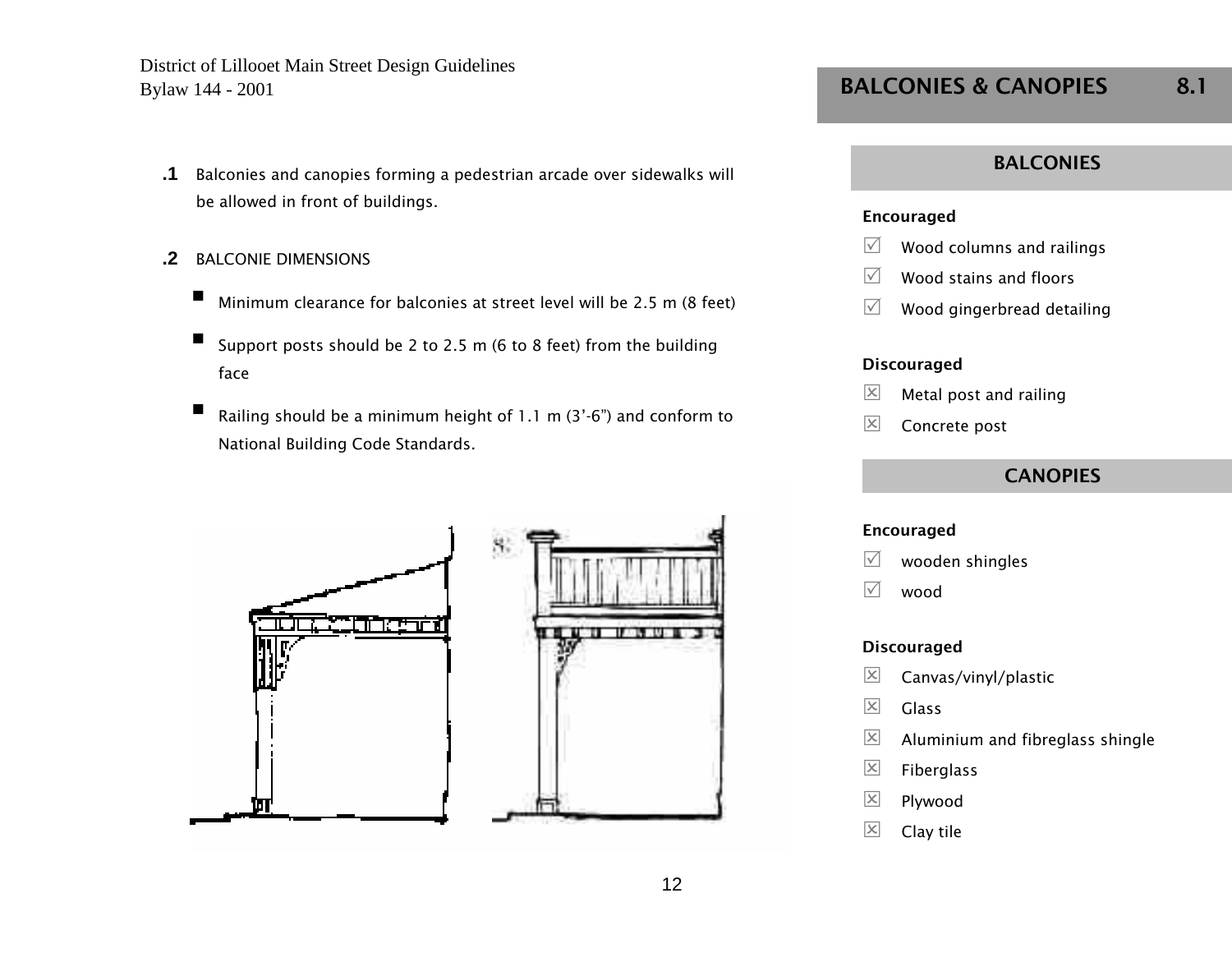### AWNINGS 8.2









Pre-1910 buildings

#### Encouraged

- $\sqrt{ }$  35-50 degree roof pitch to promote snow removal and self cleaning
- $\sqrt{ }$ three point traditional triangular style
- $\sqrt{}$  four-point triangular style with expanded fascia area for signage

#### **Discouraged**

- $\overline{\mathsf{x}}$ Quarter barrel or modern style awnings
- $\boxed{\times}$ Any shape which has a large horizontal top surface
- $\vert x \vert$ Less than 30 degrees angle on top surface
- $\vert x \vert$ Fascia panels over 2 feet (.61m) high

#### 1910-1950 buildings

#### Encouraged

- $\sqrt{ }$  four-point triangular style with expanded fascia area for signage
- $\sqrt{ }$ quarter barrel awnings
- $\sqrt{}$  geometrically sculptured shapes which match the buildings form

- $|\mathsf{x}|$ Any shape which has a large horizontal top surface
- $\boxed{\times}$ Less than 30 degrees angle on top surface
- $\vert x \vert$ Fascia panels over 3 feet (1m) high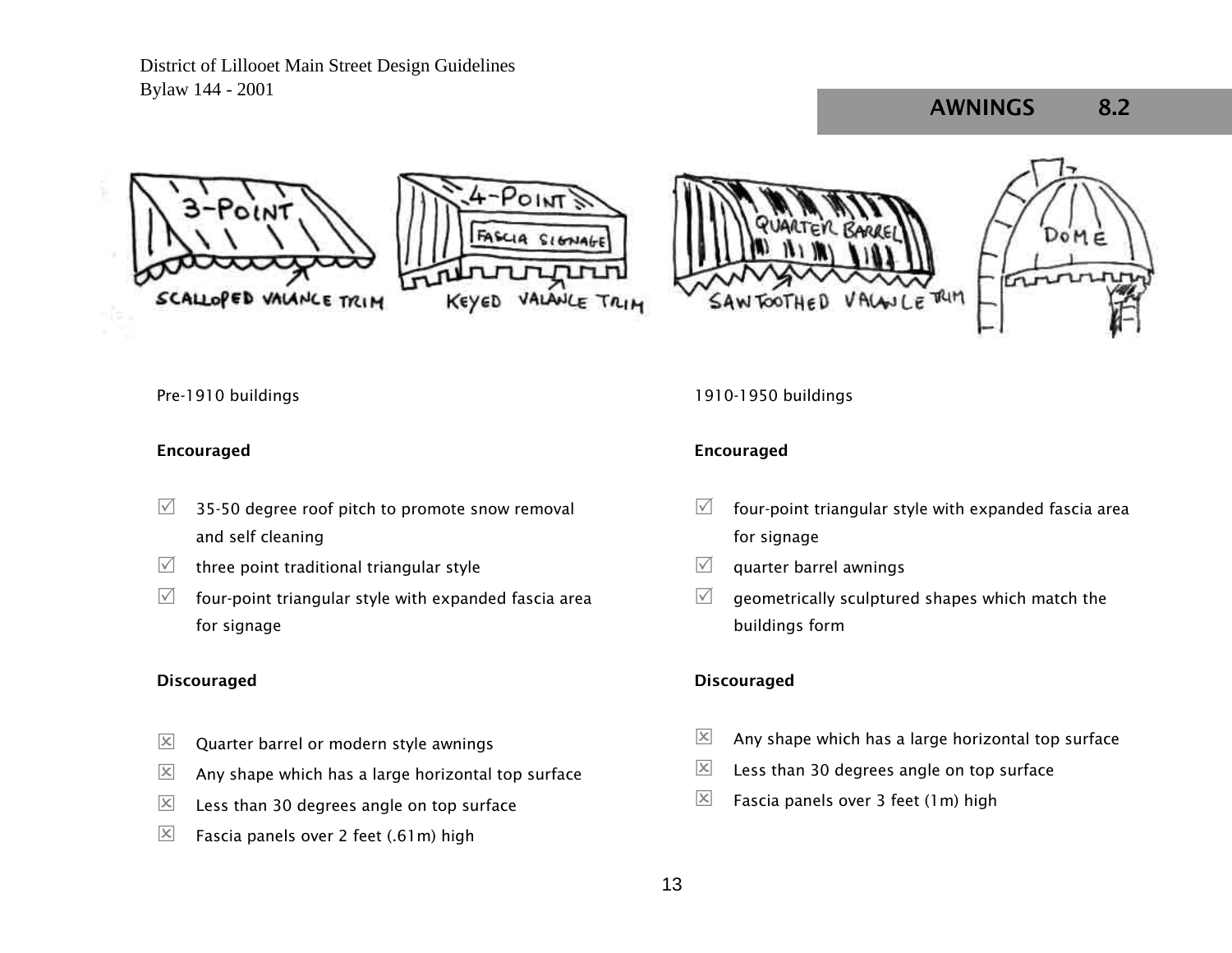Historic awning fabrics were made of cottons dyed in solid colours or painted

in wide two coloured stripes. Deep paint tones such as rust reds and dark greens were used and red and white vertical stripe patterns were popular. Awnings typically had trim or valance in a variety of scalloped, keyed and sawtoothed finishes.



### Awning Fabric, Colour & Trim

#### Encouraged

- $\sqrt{ }$ Cottons and acrylics
- $\sqrt{ }$  Colour stripe patterns, particularly on top sheet panel
- $\sqrt{5}$  Solid colours taken from a historic paint palette
- $\sqrt{ }$  Pre-1910 buildings: vinyl's are acceptable in stripe patterns and fascia panels
- $\sqrt{2}$  1910-1950 buildings: solid vinyl's are acceptable
- $\sqrt{2}$  Valances should be cloth fabric rather than vinyl
- $\sqrt{ }$  Keyed, scalloped or saw-toothed valance edge
- $\sqrt{2}$  Detachable valance for sign changes
- $\sqrt{}$ Adequate size of valance
- $\boxed{\mathsf{x}}$ garishly bright, modern colours
- $\boxed{\mathsf{x}}$ Large areas of white or black vinyl fabric
- $\vert x \vert$ Awnings without valance skirts
- $|\mathsf{x}|$ Valances without edge patterns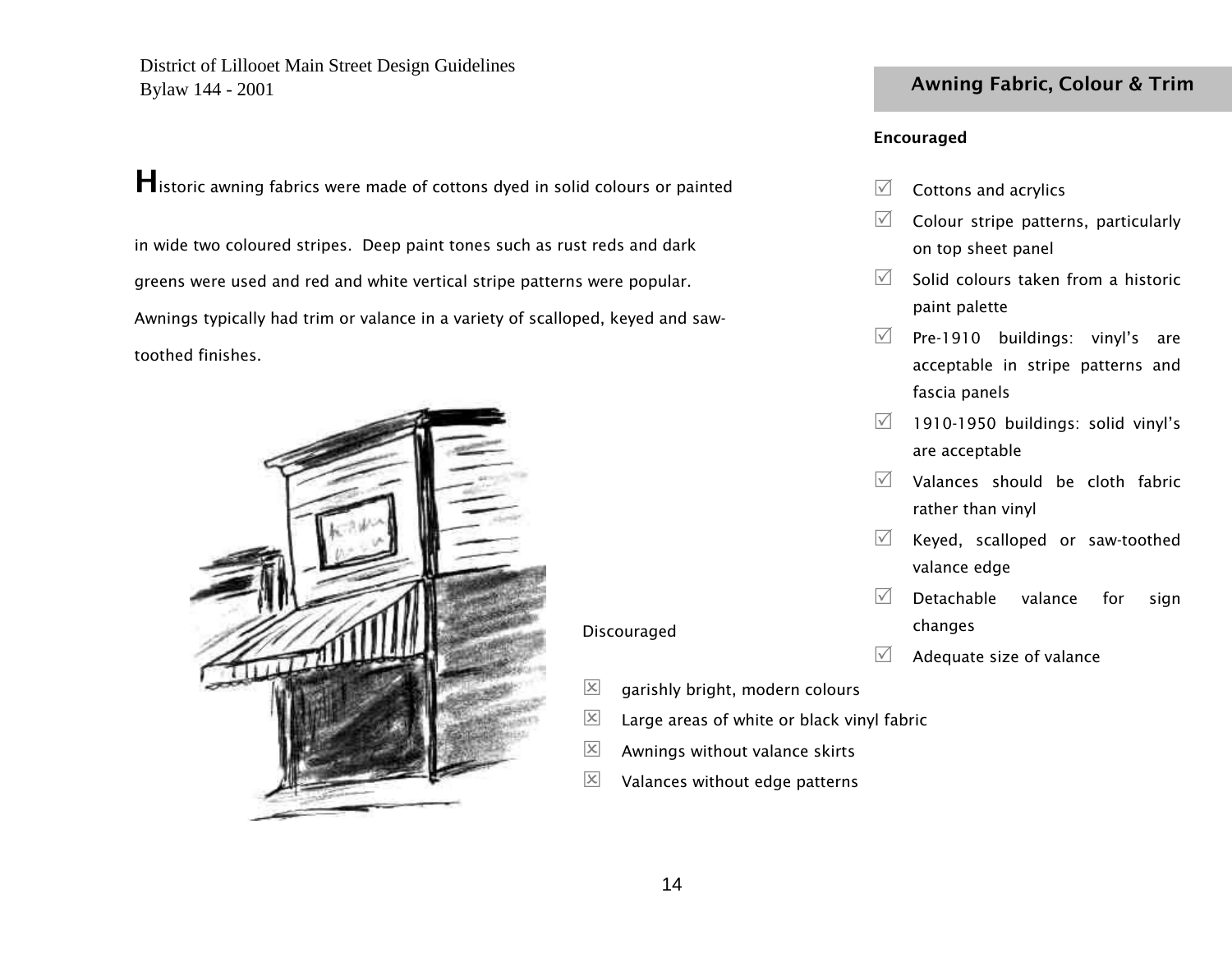${\bf A}$  setback is the distance between a building and it's property lines. Along Main Street commercial buildings generally meet

the sidewalk with very little if any setback.

- **.1** Setbacks of new buildings should take into consideration the location of adjacent buildings.
- **.2** New buildings should be sited in a way that provides continuity with surrounding buildings to allow good pedestrian movement between parcels of land.
- **.3** The use of solid walls, on any street oriented property line is prohibited. Fenestration and or building articulation should be used to avoid expanses of blank walls.
- **.4** Corner developments should maintain a presence on both streets with doors and windows fronting both streets, particularly near the corner.
- **.5** Building orientation shall be towards the street, with shop windows included at street level to encourage pedestrian activity.

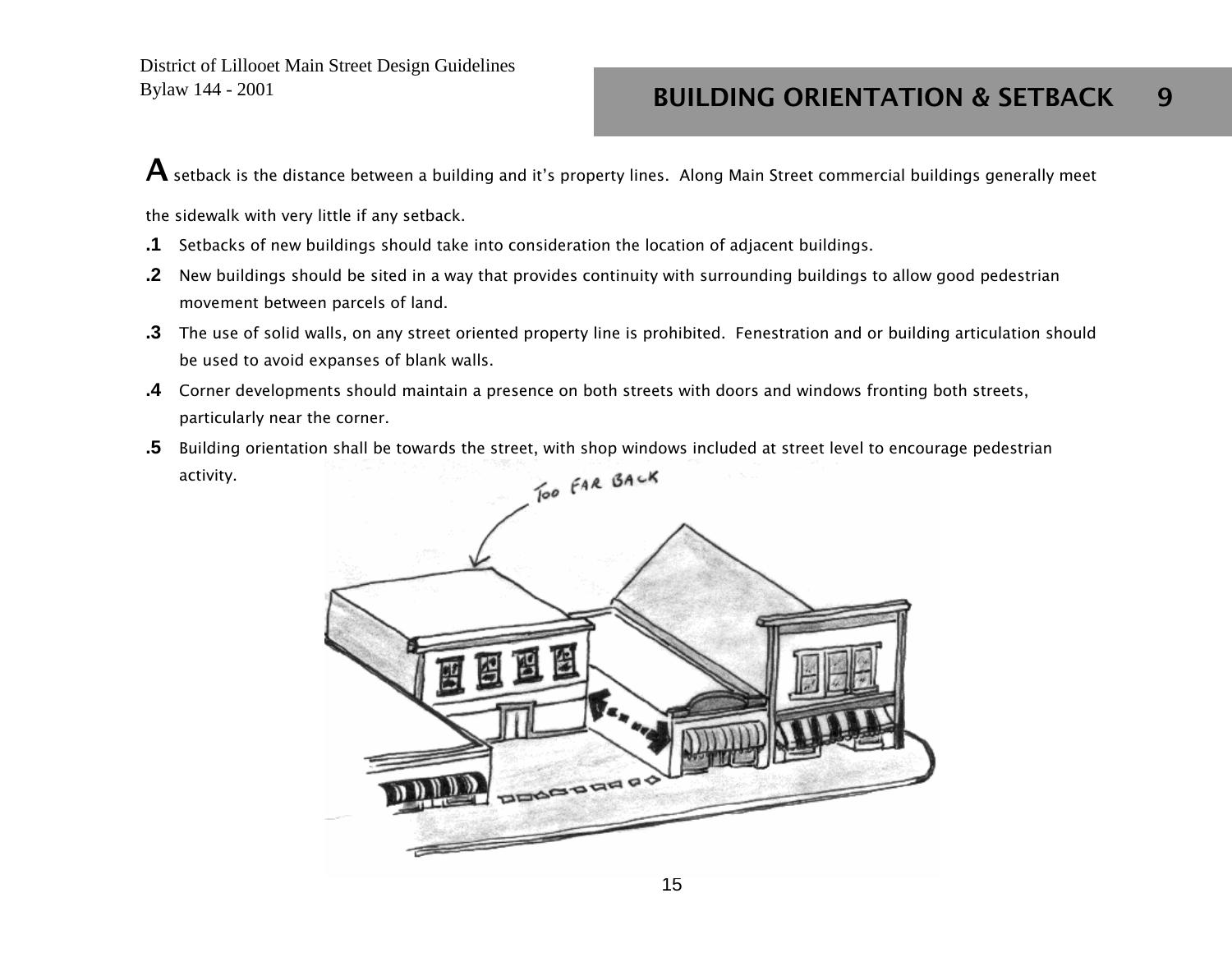

## DOORS & ENTRANCES 10

Mixed-use buildings must have separation of entrances between commercial and residential tenants. This must be clearly illustrated in development application drawings.

#### Encouraged

- $\sqrt{ }$ Paneled wood
- $\sqrt{ }$ Glass and paneled wood
- $\sqrt{ }$  Wood with glass side lights and/transom

- $\boxed{\times}$ Metal
- $\boxed{\mathsf{x}}$ Metal and glass
- $\boxed{\times}$ Flush-type wood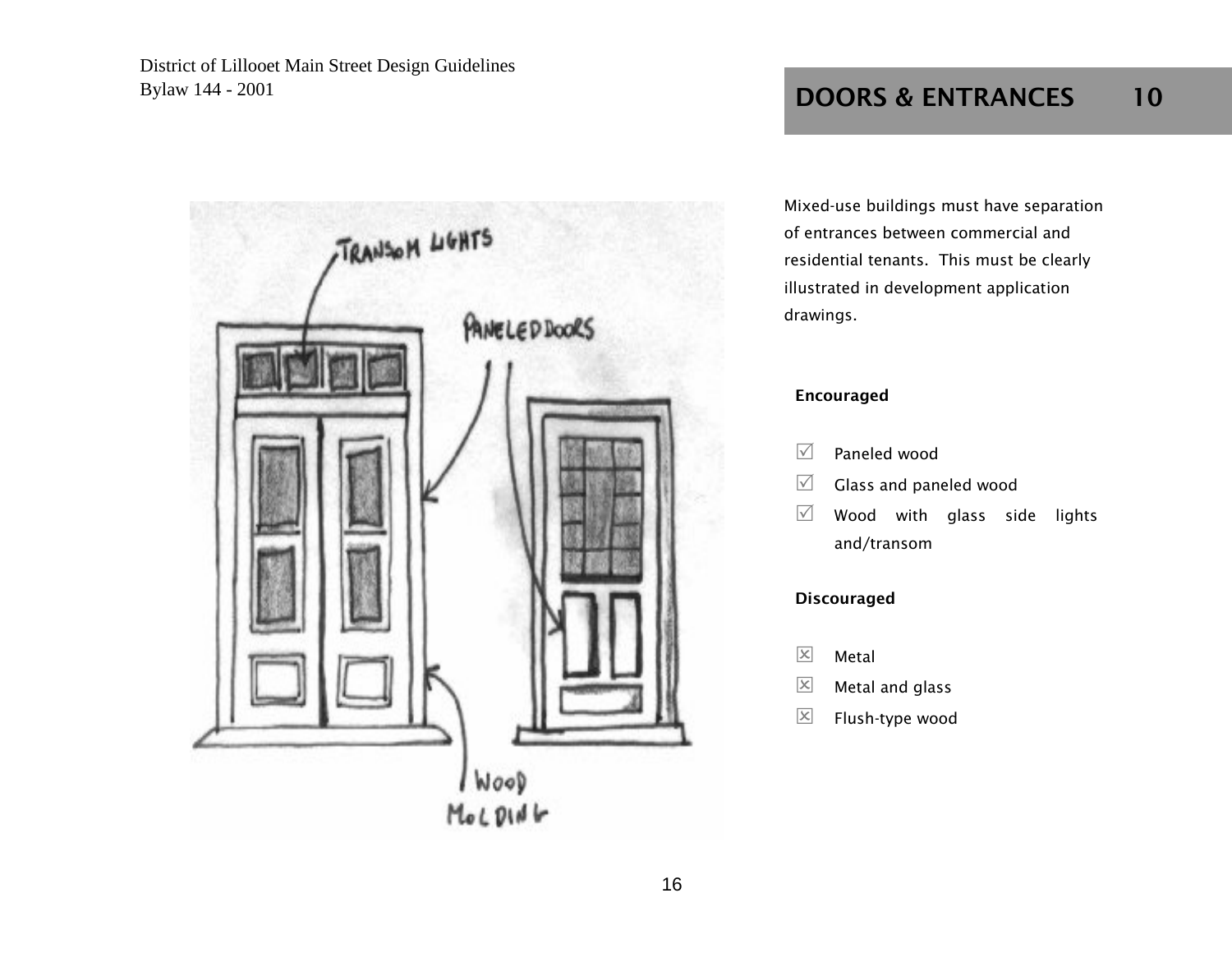

## WINDOWS 11

#### Encouraged

- $\sqrt{ }$  Vertical, rectangular tall multiple glass panes windows
- $\sqrt{ }$ Muntin bars/ True Divided Lites
- $\sqrt{ }$ Transom windows
- $\sqrt{ }$  Wooden molding/frames, glazing bars, sash, sill and lintel
- $\sqrt{ }$  Glass window signs that use etched, painted, or decal historical lettering.
- $\sqrt{ }$ Painted metal frames

- $\overline{\mathsf{x}}$ Large single paned picture windows
- $\boxed{\times}$  Raw aluminum / unpainted metal frame windows
- $\boxed{\times}$ Small horizontal style windows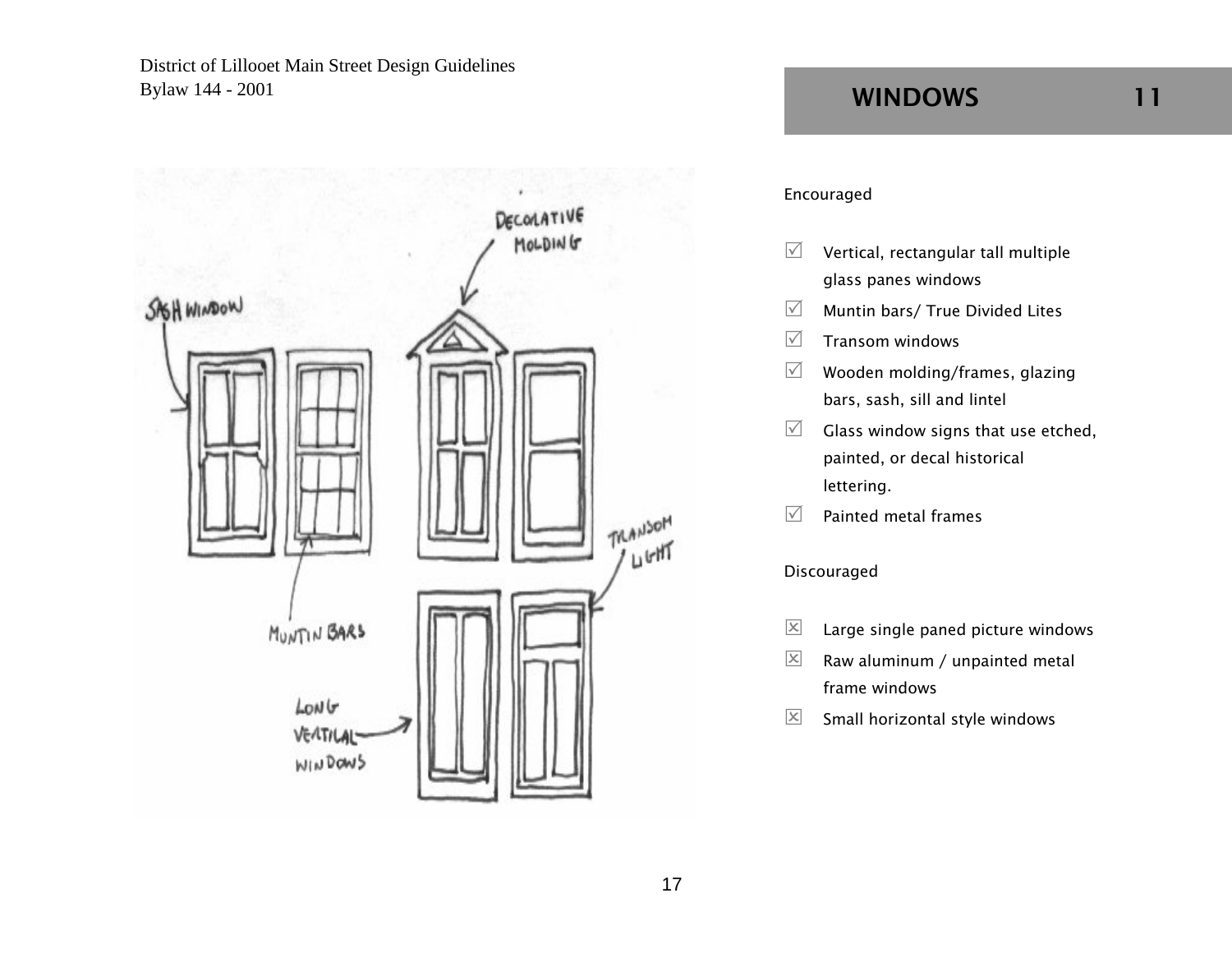

**.1** The use of roof-signs or billboards is prohibited

#### Encouraged

- $\sqrt{ }$  Carved, painted or shaped wooden signage
- $\triangledown$ Painted metal
- $\sqrt{ }$  Signs integrated into the design of the building
- $\sqrt{ }$ Use of clear, legible historical type faces
- $\sqrt{ }$ Creative graphics
- $\sqrt{ }$  Indirect lighting styles such as spotlighting

- $\boxed{\times}$ Neon
- $\boxed{\times}$ Plastic
- $\mathsf{\overline{X}}$ Interior sign lighting styles
- $\boxed{\times}$ Flashing or moving signs
- $\overline{\mathsf{x}}$ Sandwich board signs on sidewalk
- $\boxed{\times}$ Unfinished plywood signs
- $\vert x \vert$ Ultra modern graphics or lettering styles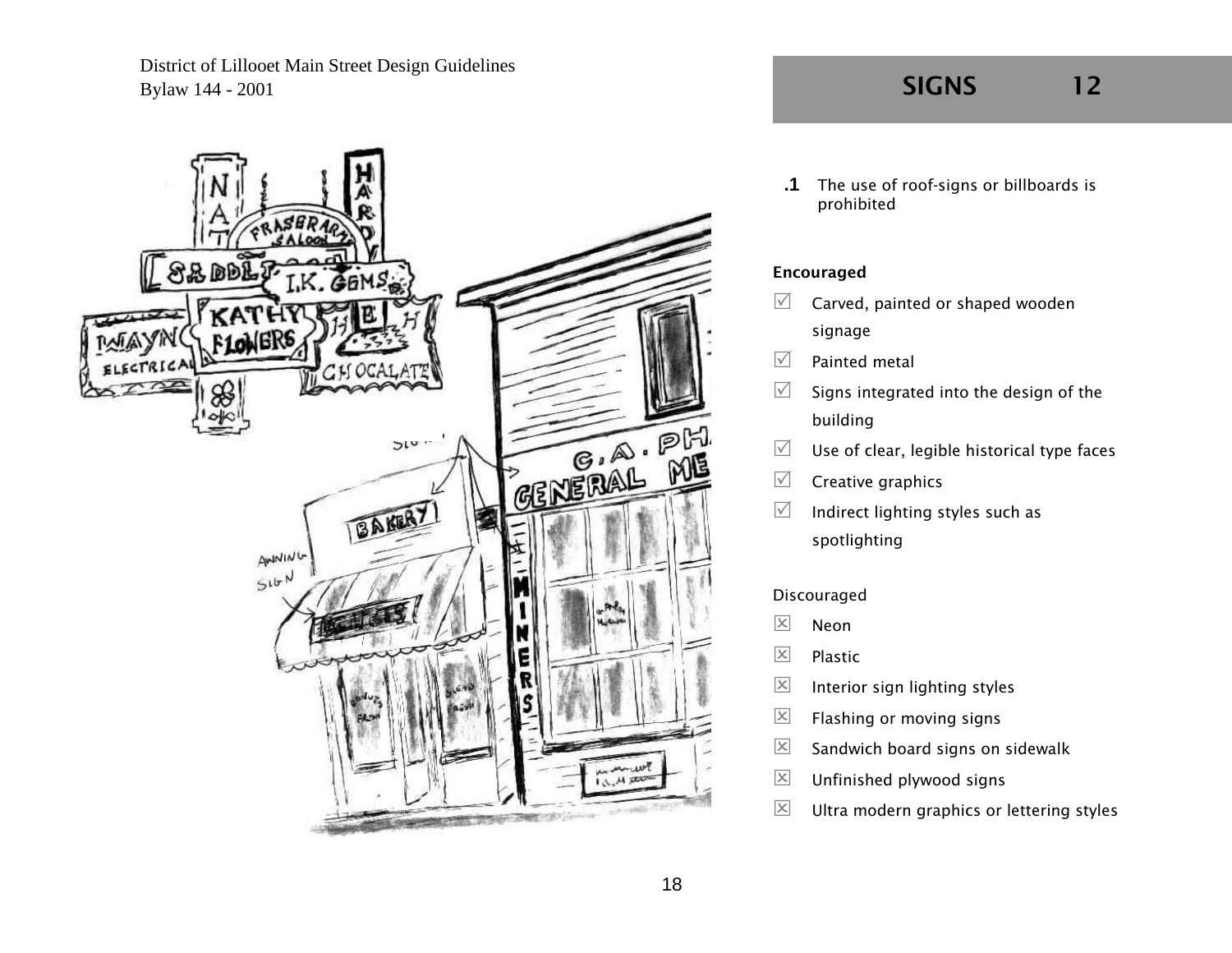

DETAIL WINDOW

## DECORATIVE ACCENTS 13

**.1** The use of decorative accents should be in keeping with the historic design theme of buildings.

#### Encouraged

- $\sqrt{ }$ Jig-sawn gingerbread
- $\sqrt{ }$ Stick-style ornament
- $\sqrt{ }$ Shaped sawn wood shingles
- $\sqrt{}$ Shaped wooden columns, posts & trim
- $\sqrt{ }$  Native wood carvings (First Nations Designs only)
- $\sqrt{ }$ Window boxes
- $\sqrt{}$ Wooden shutters

#### **Discouraged**

 $\vert x \vert$ Modern painted murals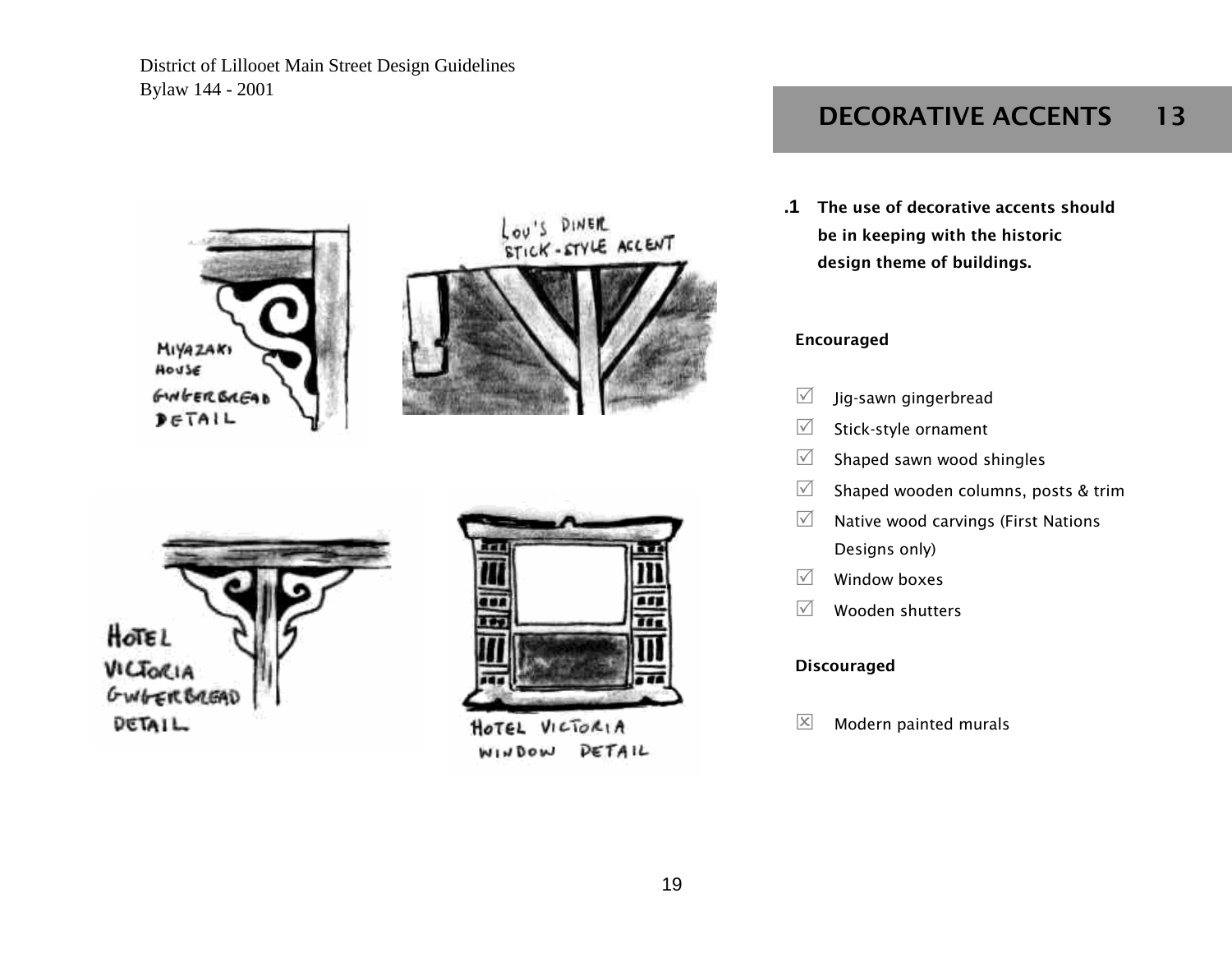#### Encouraged

- $\sqrt{ }$  Full cut off lighting that avoids light spill onto adjacent properties
- $\mathbb{Z}$  Indirect or incandescent light
- $\sqrt{ }$ Conical Light shades
- $\sqrt{ }$ Energy efficient lights
- $\sqrt{ }$ Metal cast/wrought iron fixtures

- $\overline{\mathsf{x}}$ Neon lights
- $\boxed{\times}$ Fluorescent lights
- $\vert x \vert$ Old English style carriage lanterns
- $\boxed{\times}$  Lighting that spills onto adjacent properties
- $\vert x \vert$ Lighting that leaks upwards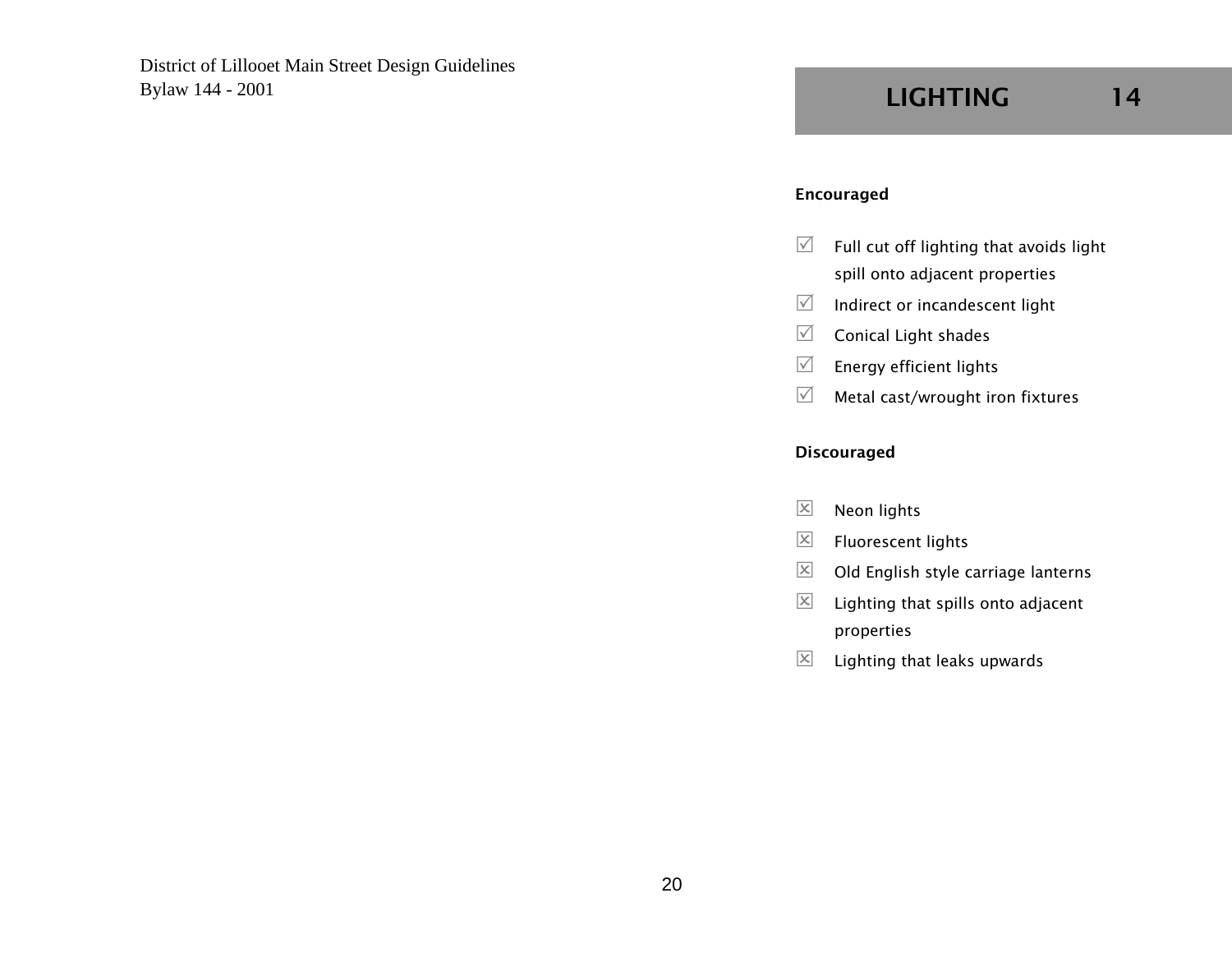Building colours for Lillooet's different historic themes .

- **.1** Where coloured roofing is used it should be coordinated with building colours
- **.2** Colour should be used to accent trim and decorative building details
- **.3** Paint colours should be in keeping with the historic design theme of buildings

## COLOURS 15

#### Encouraged

- $\sqrt{ }$ Historic paint colours
- $\sqrt{5}$  Historic wood stains
- $\sqrt{ }$ Contrasting trim and building colours

- $\boxed{\times}$ Bright, garish modern colours
- $\vert x \vert$ Single coloured paint schemes
- $\boxtimes$  Large areas of very dark or light colours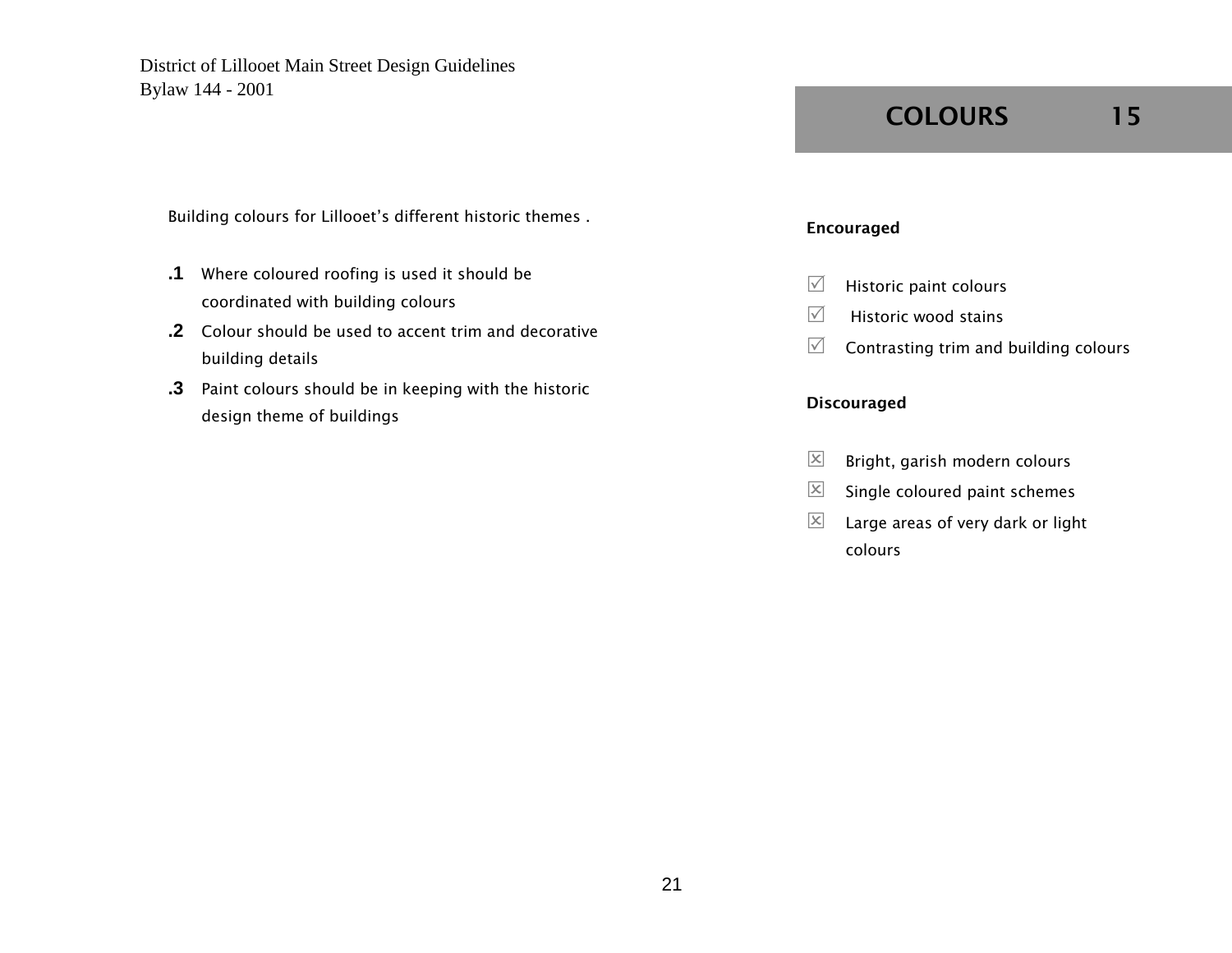$\mathbf T$ he majority of Lillooet's historic buildings were wood frame

construction with horizontal wood siding. Vertical wood trim was used to outline doors, windows and corners.



## EXTERIOR WALL FINISH 16

#### Encouraged

- $\sqrt{ }$ Wood with stain or paint finish
- $\triangledown$ Wood boards
- $\sqrt{ }$ Sawn wood shingles
- $\sqrt{ }$ Hand-split shakes
- $\triangledown$ Stone
- $\sqrt{ }$ Brick

- $\vert x \vert$ Unfinished or clear finished woods
- $\boxed{\times}$ Plywood and chipboard siding
- $\vert x \vert$ Vinyl, metal or plastic siding
- $\vert x \vert$ Raw concrete block
- $\overline{\mathsf{x}}$ Unfinished cast concrete
- $\vert x \vert$ Stucco
- $\overline{\mathsf{x}}$ Artificial stone
- $\overline{\mathsf{x}}$ Artificial brick
- $\boxed{\times}$ Asbestos shingles or panels
- $\boxed{\times}$ Fiberglass panels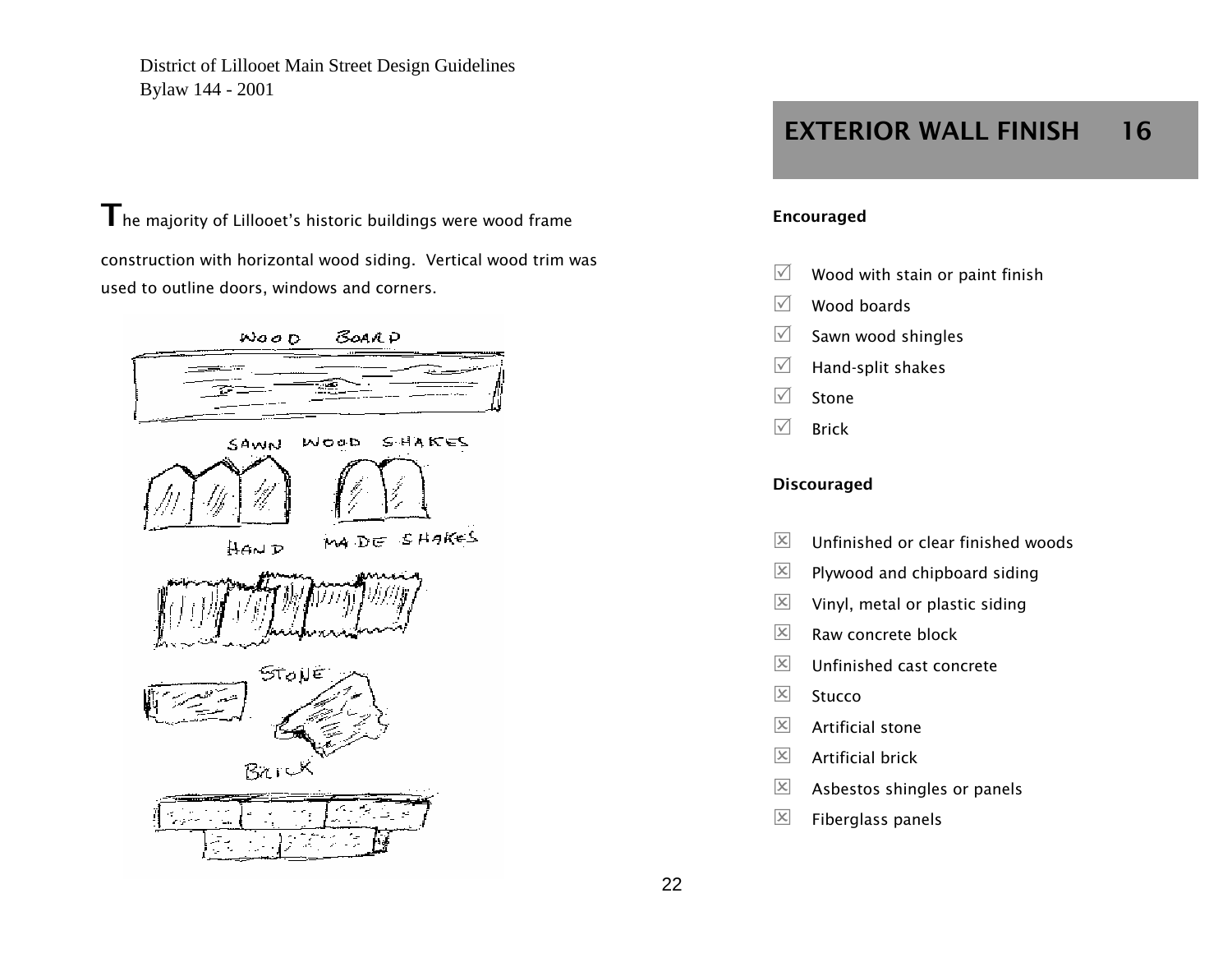## APPENDIX I

## Properties in the Main Street Development Permit Area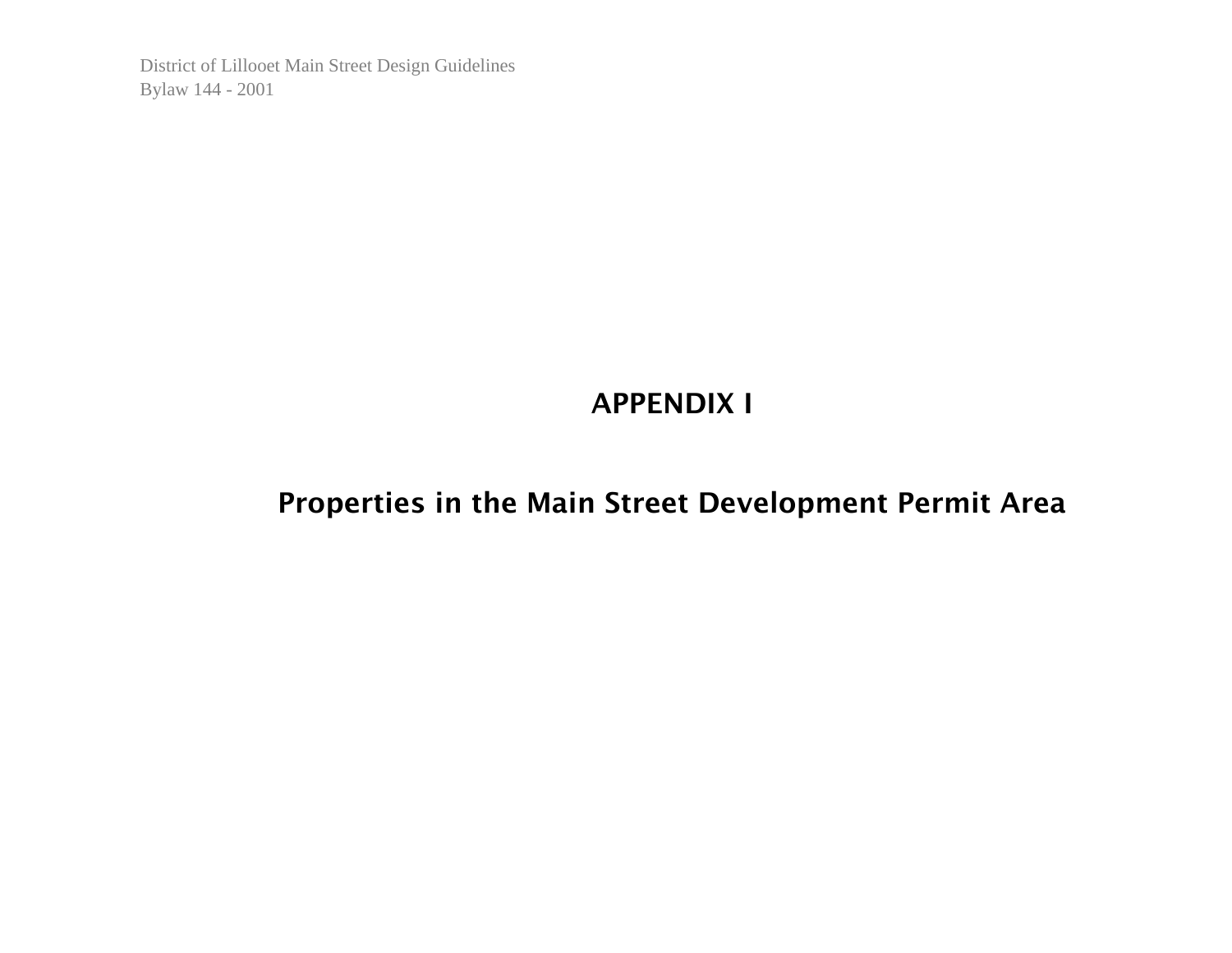| STREET_NAM     | STREET_NUM       | <b>PID</b> | LEGAL1                                               | OWNR1_NAM1                                |
|----------------|------------------|------------|------------------------------------------------------|-------------------------------------------|
| <b>MAIN ST</b> | 155              |            | 004180780 LOT: 2 PL: 29812 DL: 1116 LD: 27           | WINDJAMMER INVESTMENTS LTD                |
| <b>MAIN ST</b> | 155              |            | 004180780 LOT: 2 PL: 29812 DL: 1116 LD: 27           | WINDJAMMER INVESTMENTS LTD                |
| <b>MOHA RD</b> | $\frac{1}{173}$  | 002689723  | LOT: A PL: 27685 DL: 1116 LD: 27                     | SHULAPS SERVICE CENTRE INC                |
| <b>MAIN ST</b> | 165              | 004478495  | LOT: 1 PL: 28865 DL: 1588 LD: 27                     | W T C HOLDINGS LTD                        |
| <b>MAIN ST</b> | $\overline{248}$ | 009875417  | LOT: 3 PL: 8111 DL: 1588 LD: 27 Lillooet             | <b>WILSON BRYAN</b>                       |
| <b>MAIN ST</b> | 189              | 004690630  | LOT: B PL: 27685 DL: 1588 LD: 27                     | <b>MDP HOLDINGS INC</b>                   |
| <b>MOHA RD</b> | 123              | 023869844  | LOT: 1 PL: KAP59933 DL: 1588 LD: 27                  | 435255 B C LTD                            |
| <b>MAIN ST</b> | 211              |            | 004172035  LOT: 2 PL: 29820 DL: 1588 LD: 27          | IKEEWATIN ENTERPRISES LTD                 |
| <b>MAIN ST</b> | 273              |            | 010060219  LOT: 2 BLK: 6 PL: 7041 DL: 1116 LD: 27    | LATIMER TIMOTHY S                         |
| <b>MAIN ST</b> | 249              |            | 009767100   LOT: A PL: 8914 DL: 1588 LD: 27 Lillooet | <b>INSTOW PROPERTIES LTD</b>              |
| <b>MAIN ST</b> | $\overline{272}$ |            | 009875387  LOT: 2 PL: 8111 DL: 1588 LD: 27 Lillooet  | <b>ZERR JEANNETTE D</b>                   |
| <b>MAIN ST</b> | 297              |            | 004485998  LOT: A PL: 28807 DL: 1588 LD: 27          | <b>DUMONTIER HENRY</b>                    |
| <b>MAIN ST</b> | 295              |            | 004659988  LOT: 1 BLK: 5 PL: 7041 DL: 1588 LD: 27    | DAVID L PEAKER LTD                        |
| <b>MAIN ST</b> | 296              |            | 002883155  LOT: A PL: 35256 DL: 1588 LD: 27          | <b>WILSON BRYAN A</b>                     |
| <b>MAIN ST</b> | 309              |            | 010014519  LOT: 24 BLK: 1 PL: 7041 DL: 1588 LD: 27   | <b>ICROWN FEDERAL</b>                     |
| <b>MAIN ST</b> | 317              | 010014489  | LOT: 23 BLK: 1 PL: 7041 DL: 1588 LD: 27              | ICROWN FEDERAL                            |
|                |                  | 023163691  | lLOT: A PL: KAP55295 DL: 1588 LD: 27                 | KOOP ALAN A                               |
| <b>PARK DR</b> | 306              | 023999829  | LOT: 1 PL: KAP60788 DL: 1588 LD: 27                  | 526370 B C LTD                            |
| <b>PARK DR</b> | 308              | 023999837  | LOT: 2 PL: KAP60788 DL: 1588 LD: 27                  | 526370 B C LTD                            |
| <b>MAIN ST</b> | 334              | 001862600  | LOT: B PL: 35637 DL: 1588 LD: 27                     | <b>WILSON BRYAN A</b>                     |
| <b>MAIN ST</b> | $\overline{341}$ | 019015020  | LOT: A PL: KAP53464 DL: 1588 LD: 27                  | <b>ST DENNIS PATRICK R</b>                |
| <b>MAIN ST</b> | 349              | 010014411  | LOT: 19 BLK: 1 PL: 7041 DL: 1588 LD: 27              | LILLOOET FRIENDSHIP CENTRE SOCIETY        |
| <b>MAIN ST</b> | 358              | 001862596  | LOT: A PL: 35637 DL: 1588 LD: 27                     | LILLOOET FRIENDSHIP CENTRE SOCIETY        |
| <b>MAIN ST</b> | 357              | 010014390  | LOT: 18 BLK: 1 PL: 7041 DL: 1588 LD: 27              | <b>LILLOOET FRIENDSHIP CENTRE SOCIETY</b> |
| <b>MAIN ST</b> | 365              | 003462226  | LOT: 2 PL: 32450 DL: 1588 LD: 27                     | DREYER CHRISTOPHER A                      |
| <b>MAIN ST</b> | 373              |            | 003462218  LOT: 1 PL: 32450 DL: 1588 LD: 27          | DREYER CHRISTOPHER A                      |
|                |                  | 013488562  | DL: 7826 LD: 27 Lillooet PT N & W OF DL              | <b>CROWN PROVINCIAL</b>                   |
| <b>MAIN ST</b> | 408              |            | 013712608  LOT: PCL B BLK: 11 PL: B5308 LD: 27       | SMITH MARK L                              |
| <b>MAIN ST</b> | 408              | 012906581  | PCL: A BLK: 11 PL: B5308 LD: 27 Lillooet             | <b>SMITH MARK L</b>                       |
| <b>MAIN ST</b> | 408              |            | 012906565 PCL: A BLK: 11 PL: B5308 LD: 27 Lillooet   | <b>SMITH MARK L</b>                       |
| <b>MAIN ST</b> | 416              |            | 012906743  LOT: 2 BLK: 11 LD: 27 Lillooet EXC PL:    | KASER ROBERT K                            |
| <b>MAIN ST</b> | 424              | 012905909  | LOT: 1 BLK: 11 LD: 27 Lillooet EXC PL:               | FOWLER WILLIAM R                          |
| 5TH AVE        | $\overline{76}$  | 012905739  | LOT: 1-4 BLK: 9 LD: 27 Lillooet EXC PL:              | LILLOOET SCHOOL DISTRICT #29              |
| 5TH AVE        | 76               | 012905721  | LOT: 1-4 BLK: 9 LD: 27 Lillooet EXC PL:              | LILLOOET SCHOOL DISTRICT #29              |
|                |                  | 018326692  |                                                      |                                           |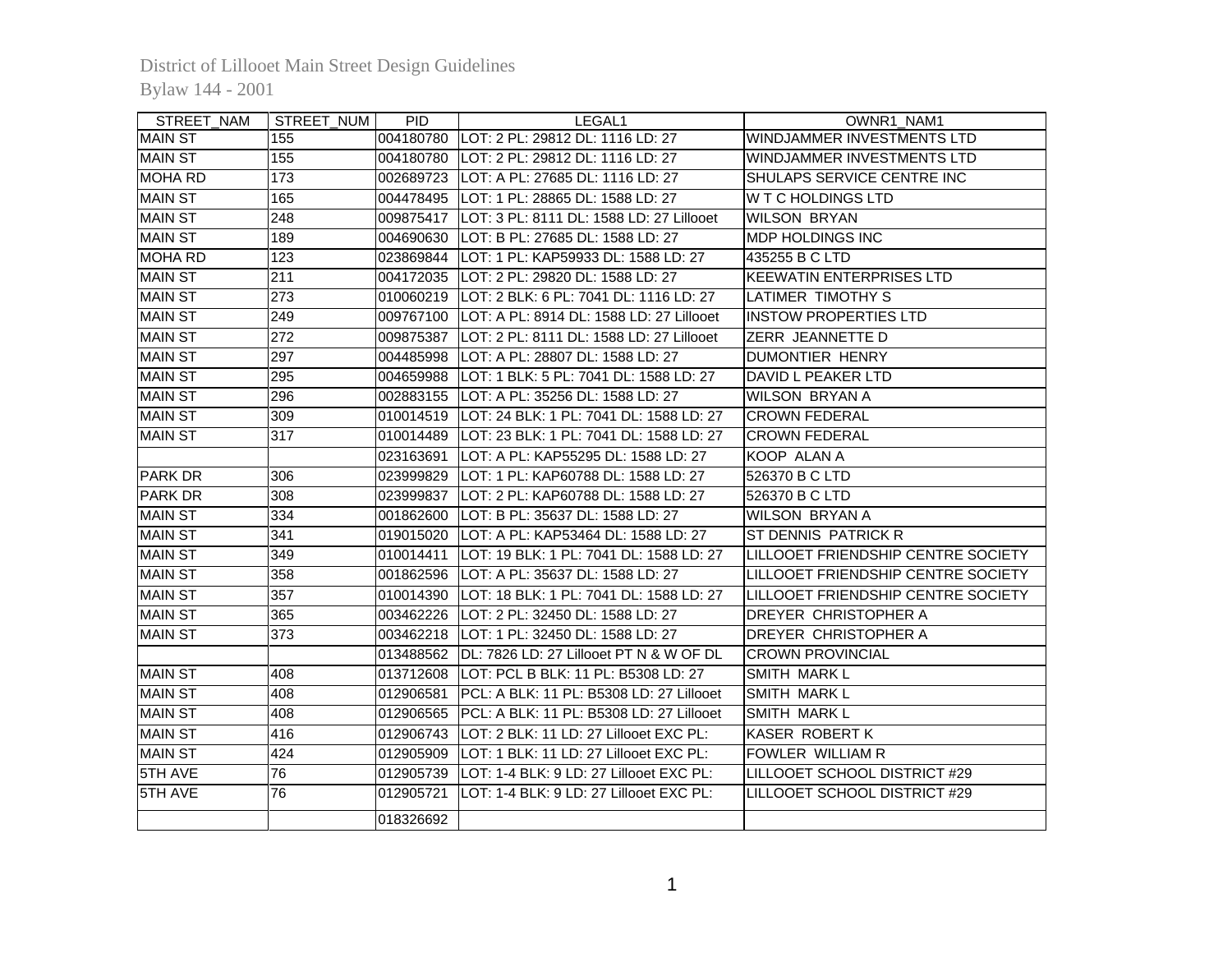| STREET_NAM     | STREET_NUM      | PID.      | LEGAL1                                              | OWNR1_NAM1                     |
|----------------|-----------------|-----------|-----------------------------------------------------|--------------------------------|
|                |                 |           | 023341301 LOT: B PL: KAP56431 LD: 27 Lillooet       | HIGHLAND ENTERPRISES LTD INC   |
| <b>MAIN ST</b> | 530             |           | 005208645  LOT: 6 BLK: 7 LD: 27 Lillooet LILLOOET   | IAINSWORTH LUMBER CO LTD       |
| 5TH AVE        | $\overline{71}$ |           | 012905666  LOT: 9 BLK: 7 LD: 27 Lillooet LILLOOET   | ELESKO BARBARA L               |
| <b>MAIN ST</b> | 569             |           | 023341297 LOT: A PL: KAP56431 LD: 27 Lillooet       | <b>GAUDRY GAIL S</b>           |
| <b>MAIN ST</b> | 538             | 012905607 | LOT: 5 BLK: 7 LD: 27 Lillooet LILLOOET              | LILLOOET SCHOOL DISTRICT #29   |
| <b>MAIN ST</b> | 577             | 012905488 | LOT: 10 BLK: 6 LD: 27 Lillooet & SE 7 FT            | UNITED CHURCH OF CANADA        |
| <b>MAIN ST</b> | 554             | 005466491 | LOT: B PL: 25459 LD: 27 Lillooet                    | WEBB RODNEY T                  |
| <b>MAIN ST</b> | 558             | 005466482 | LOT: A PL: 25459 LD: 27 Lillooet                    | WEBB RODNEY T                  |
| <b>MAIN ST</b> | 603             | 012903469 | LOT: 27 BLK: 4 LD: 27 Lillooet E 50 FT S            | IB C BUILDINGS CORP            |
| <b>MAIN ST</b> | 570             | 012905593 | LOT: A & B PL: 6185 LD: 27 Lillooet EXC             | <b>LILLOOET DISTRICT OF</b>    |
| <b>MAIN ST</b> | 615             | 012903493 | LOT: 27-29 BLK: 4 LD: 27 Lillooet EXC               | <b>B C BUILDINGS CORP</b>      |
| <b>MAIN ST</b> | 615             | 012902241 | LOT: 27-29 BLK: 4 LD: 27 Lillooet EXC               | <b>B C BUILDINGS CORP</b>      |
| <b>MAIN ST</b> |                 | 012902241 | LOT: 12 BLK: 4 PL: B3014 LD: 27 Lillooet            | <b>ALAIN STEVEN A</b>          |
| <b>MAIN ST</b> |                 | 012902217 | LOT: 12 BLK: 4 PL: B3014 LD: 27 Lillooet            | <b>ALAIN STEVEN A</b>          |
| <b>MAIN ST</b> | 606             | 012904724 | LOT: 22-23 BLK: 5 PL: B3636 LD: 27                  | MILE O MOTEL LTD               |
| <b>MAIN ST</b> |                 | 012902161 | LOT: 12 BLK: 4 PL: B3014 LD: 27 Lillooet            | ALAIN STEVEN A                 |
| <b>MAIN ST</b> | 627             |           | 012902098  LOT: 10 BLK: 4 LD: 27 Lillooet NE 29 FT  | <b>CROWN FEDERAL</b>           |
| <b>MAIN ST</b> | 606             |           | 012904694 ILOT: 22-23 BLK: 5 PL: B3636 LD: 27       | IMILE O MOTEL LTD              |
| <b>MAIN ST</b> | 606             |           | 012904554  LOT: 22-23 BLK: 5 PL: B3636 LD: 27       | MILE O MOTEL LTD               |
| <b>MAIN ST</b> | 627             | 012902039 | LOT: 10 BLK: 4 LD: 27 Lillooet NE 29 FT             | <b>CROWN FEDERAL</b>           |
| <b>MAIN ST</b> | 606             | 012904473 | LOT: 22-23 BLK: 5 PL: B3636 LD: 27                  | MILE O MOTEL LTD               |
| <b>MAIN ST</b> | 633             |           | 012901768  LOT: 10 BLK: 4 LD: 27 Lillooet WLY 37 FT | PAISIOVICH JOHN A              |
| <b>MAIN ST</b> | 606             | 012904368 | LOT: 22-23 BLK: 5 PL: B3636 LD: 27                  | MILE O MOTEL LTD               |
| <b>MAIN ST</b> | 639             |           | 010424504   LOT: 2 PL: 19045 LD: 27 Lillooet & L 9  | YEUNG PAUL                     |
| <b>MAIN ST</b> | 639             |           | 007164793  LOT: 2 PL: 19045 LD: 27 Lillooet & L 9   | YEUNG PAUL                     |
| <b>MAIN ST</b> |                 |           | 012904236  LOT: 12 BLK: 5 LD: 27 Lillooet LILLOOET  | <b>ROSE MARJORIE M</b>         |
| <b>MAIN ST</b> | 620             |           | 012904210 LOT: 11 BLK: 5 LD: 27 Lillooet LILLOOET   | <b>ROSE MARJORIE M</b>         |
| <b>MAIN ST</b> | 657             |           | 008141533   LOT: 1 PL: 19045 LD: 27 Lillooet        | JUNE FREDERICK C               |
| <b>MAIN ST</b> | 665             |           | 012901725 PCL: A BLK: 4 LD: 27 Lillooet OF L 7      | <b>JUNE FREDERICK C</b>        |
| <b>MAIN ST</b> | 626             |           | 009529900  LOT: 1 PL: 11205 LD: 27 Lillooet         | VANDERWOLF KAREN A             |
| <b>MAIN ST</b> | 667             |           | 003232417   LOT: 2 PL: 33211 LD: 27 Lillooet        | <b>HOTEL VICTORIA LTD</b>      |
| <b>MAIN ST</b> | 632             |           | 012904163  LOT: 9 BLK: 5 LD: 27 Lillooet EXC W 20   | MORO INVESTMENTS INC           |
| <b>MAIN ST</b> | 632             |           | 012904091  LOT: 9 BLK: 5 LD: 27 Lillooet EXC W 20   | MORO INVESTMENTS INC           |
| <b>MAIN ST</b> | 638             |           | 012904040  LOT: 8 & 9 BLK: 5 LD: 27 Lillooet E 23.5 | YADA HOLDINGS LTD              |
| <b>MAIN ST</b> | 638             |           | 012904007 LOT: 8 & 9 BLK: 5 LD: 27 Lillooet E 23.5  | YADA HOLDINGS LTD              |
| <b>7TH AVE</b> | 107             |           | 012903345  LOT: 24 BLK: 4 LD: 27 Lillooet LILLOOET  | <b>PALATEE ENTERPRISES LTD</b> |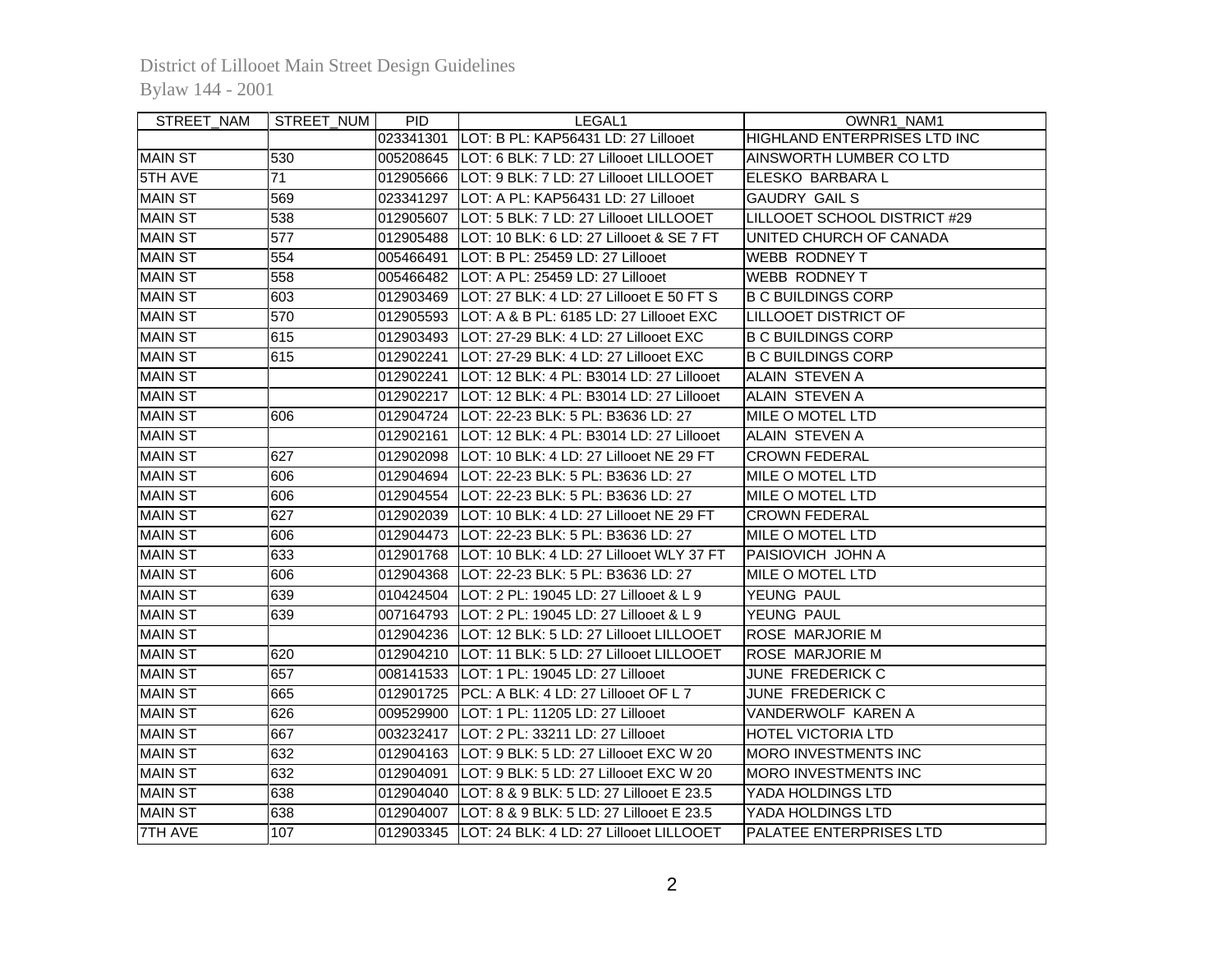| STREET_NAM           | STREET_NUM      | <b>PID</b> | LEGAL1                                              | OWNR1_NAM1                        |
|----------------------|-----------------|------------|-----------------------------------------------------|-----------------------------------|
| <b>MAIN ST</b>       | 644             |            | 009904417  LOT: C PL: 7834 LD: 27 Lillooet LILLOOET | YADA HOLDINGS LTD                 |
| <b>MAIN ST</b>       | 650             |            | 009904395  LOT: B PL: 7834 LD: 27 Lillooet LILLOOET | NATIONAL TRUST CO LTD             |
| 7TH AVE              |                 |            | 003721477  LOT: 23 BLK: 4 LD: 27 Lillooet LILLOOET  | PALATEE ENTERPRISES LTD           |
| <b>MAIN ST</b>       | 687             | 003232409  | LOT: 1 PL: 33211 LD: 27 Lillooet                    | ROCHDALE ENTERPRISES LTD          |
| <b>MAIN ST</b>       | 656             | 018375821  | LOT: 1 PL: KAP50462 LD: 27 Lillooet                 | STATHERS HAROLD E                 |
| <b>MAIN ST</b>       | 691             |            | 004529782 LOT: A PL: 28528 LD: 27 Lillooet          | LILLOOET SALISH ENTERPRISES LTD   |
| <b>MAIN ST</b>       | 697             |            | 012901695 LOT: 1 BLK: 4 LD: 27 Lillooet & LT 2 EXC  | <b>BILL LEE HOLDINGS LTD</b>      |
| <b>MAIN ST</b>       | 666             |            | 010229663 LOT: 2 PL: 6066 LD: 27 Lillooet LILLOOET  | ST DENNIS PATRICK R               |
| <b>MAIN ST</b>       | 674             |            | 010248081  LOT: 3 BLK: 5 PL: 6066 LD: 27 Lillooet   | NICOLA VALLEY & DIST CR UNION     |
| 7TH AVE              |                 |            | 012901628 LOT: 6 BLK: 3 LD: 27 Lillooet LILLOOET    | <b>LILLOOET DISTRICT OF</b>       |
| <b>MAIN ST</b>       | 697             | 012901661  | LOT: 1 BLK: 4 LD: 27 Lillooet & LT 2 EXC            | <b>BILL LEE HOLDINGS LTD</b>      |
| <b>MAIN ST</b>       | 682             | 010229680  | LOT: 4 PL: 6066 LD: 27 Lillooet LILLOOET            | CAMELSFOOT HOLDINGS LTD           |
| <b>7TH AVE</b>       | 107             |            | 001576585  LOT: 5 BLK: 3 LD: 27 Lillooet LILLOOET   | HANSEN ERIC G                     |
| <b>MAIN ST</b>       | 690             |            | 012903850 BLK: 5 PL: B3093 LD: 27 Lillooet OF L 3   | MOROCO INVESTMENTS INC            |
| 7TH AVE              |                 |            | 012901652  LOT: 8 BLK: 3 LD: 27 Lillooet LILLOOET   | <b>LILLOOET DISTRICT OF</b>       |
| <b>MAIN ST</b>       | 690             |            | 012903906 BLK: 5 PL: B3093 LD: 27 Lillooet OF L 3   | MOROCO INVESTMENTS INC            |
| <b>MAIN ST</b>       | 705             | 003356965  | LOT: 3-4 BLK: 3 LD: 27 Lillooet LILLOOET            | STERRMANN AXEL B                  |
| <b>MAIN ST</b>       | 696             | 006066305  | LOT: 2 BLK: 5 LD: 27 Lillooet & SW 13               | LEE HYUN-CHUL                     |
| <b>MAIN ST</b>       | 696             | 006066054  | LOT: 2 BLK: 5 LD: 27 Lillooet & SW 13               | LEE HYUN-CHUL                     |
| <b>MAIN ST</b>       | 705             | 003385817  | LOT: 3-4 BLK: 3 LD: 27 Lillooet LILLOOET            | <b>STERRMANN AXEL B</b>           |
| <b>7TH AVE</b>       | $\overline{24}$ | 012903655  | LOT: 1 BLK: 5 LD: 27 Lillooet LILLOOET              | <b>LEE HYUN-CHUL</b>              |
| <b>MAIN ST</b>       | 737             | 012901547  | LOT: 1 BLK: 3 LD: 27 Lillooet EXC W 58              | ROYAL CANADIAN LEGION BR 66       |
| <b>MAIN ST</b>       | 737             |            | 012901512  LOT: 1 BLK: 3 LD: 27 Lillooet EXC W 58   | ROYAL CANADIAN LEGION BR 66       |
| 8TH AVE              | 119             |            | 009794603  LOT: 18 PL: 8657 DL: 596 LD: 27 Lillooet | SOFFER DAVID                      |
| <b>MAIN ST</b>       | 790             | 002442051  | LOT: A BLK: 2 LD: 27 Lillooet EXC PL:               | <b>LILLOOET DISTRICT OF</b>       |
| <b>MAIN ST</b>       | 773             |            | 009794395  LOT: 10 PL: 8657 DL: 596 LD: 27 Lillooet | <b>HEARD WILLIAM E</b>            |
| <b>MAIN ST</b>       | 716             | 002442035  | LOT: 3 BLK: 2 LD: 27 Lillooet LILLOOET              | <b>WEBSIDE COMMUNICATIONS LTD</b> |
| <b>FRASERVIEW ST</b> | 712             |            | 012879444  LOT: 4 BLK: 1 LD: 27 Lillooet LILLOOET   | VINALL BLANCH M                   |
| 8TH AVE              | 77              | 009794085  | LOT: 9 PL: 8657 DL: 596 LD: 27 Lillooet             | <b>BAKER DANIEL</b>               |
| 8TH AVE              | 107             | 009794565  | LOT: 17 PL: 8657 DL: 596 LD: 27 Lillooet            | <b>BIRCH PLACE ESTATES LTD</b>    |
| <b>FRASERVIEW ST</b> | 738             | 012879410  | LOT: 3 BLK: 1 LD: 27 Lillooet LILLOOET              | NICHOL MARIE D                    |
| <b>FRASERVIEW ST</b> |                 | 012879398  | LOT: 1-2 BLK: 1 LD: 27 Lillooet EXC PL:             | LILLOOET SCHOOL DISTRICT #29      |
|                      |                 | 024681831  |                                                     |                                   |
| <b>MAIN ST</b>       | 815             |            | 009794077  LOT: 8 PL: 8657 DL: 596 LD: 27 Lillooet  | <b>BAKER DANIEL</b>               |
| <b>FRASERVIEW ST</b> |                 | 012879371  | LOT: 1-2 BLK: 1 LD: 27 Lillooet EXC PL:             | LILLOOET SCHOOL DISTRICT #29      |
| <b>RUSSELL ST</b>    |                 |            | 014800993 LOT: 1&2 PL: 41770 DL: 596 LD: 27         | 4 PINES MOTEL LTD                 |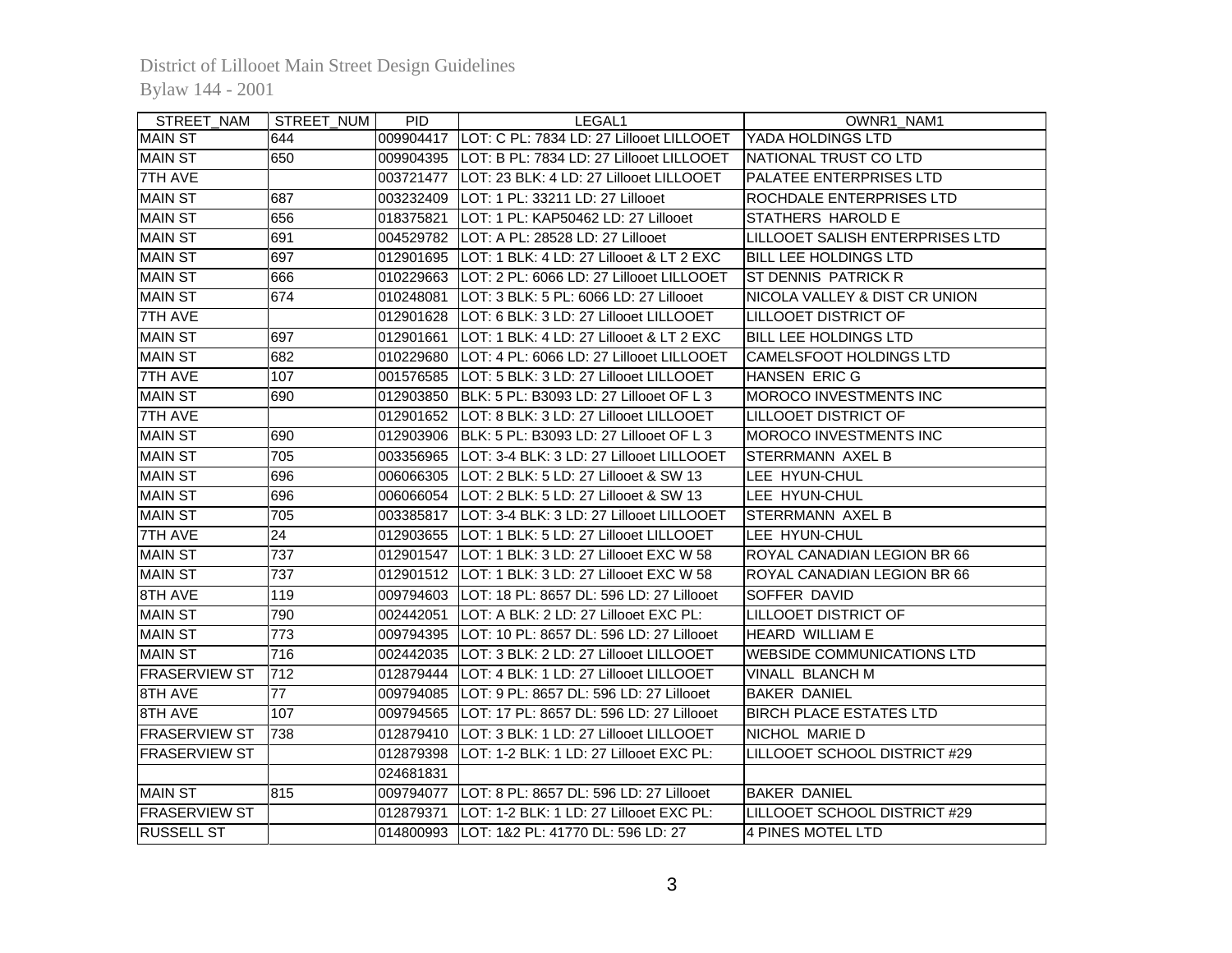| STREET_NAM           | STREET_NUM       | <b>PID</b> | LEGAL1                                                              | OWNR1_NAM1                                     |
|----------------------|------------------|------------|---------------------------------------------------------------------|------------------------------------------------|
| <b>MAIN ST</b>       | 818              |            | 009977040  LOT: A PL: 7477 LD: 27 Lillooet                          | <b>EVANS NEAL M</b>                            |
| <b>MAIN ST</b>       | 847              |            | 009794069   LOT: 6 & 7 PL: 8657 DL: 596 LD: 27                      | <b>LILLOOET DISTRICT OF</b>                    |
| <b>FRASERVIEW ST</b> | 836              |            | 012879479   LOT: 5 BLK: 1 LD: 27 Lillooet EXC PL:                   | <b>DICKEY GLORIA A</b>                         |
| <b>RUSSELL ST</b>    |                  | 014801001  | LOT: 1&2 PL: 41770 DL: 596 LD: 27                                   | 4 PINES MOTEL LTD                              |
| <b>MAIN ST</b>       | 847              | 009794051  | LOT: 6 & 7 PL: 8657 DL: 596 LD: 27                                  | <b>LILLOOET DISTRICT OF</b>                    |
| <b>MAIN ST</b>       | 824              | 009830774  | LOT: 1 PL: 8374 LD: 27 Lillooet LILLOOET                            | <b>HOOD KENNETH</b>                            |
| <b>FRASERVIEW ST</b> | 848              | 010477888  | LOT: 7 PL: 4662 LD: 27 Lillooet LILLOOET                            | LEVEY WILLIAM H                                |
| <b>FRASERVIEW ST</b> | 835              | 009977074  | LOT: D BLK: K PL: 7477 LD: 27 Lillooet                              | ADOLPH SUSAN                                   |
| <b>MAIN ST</b>       | 836              | 009977058  | LOT: C BLK: K PL: 7477 LD: 27 Lillooet                              | <b>INGRAM DONALD B</b>                         |
| <b>MAIN ST</b>       | 879              | 009794034  | LOT: 4 & 5 PL: 8657 DL: 596 LD: 27                                  | <b>CROWN FEDERAL</b>                           |
| <b>RUSSELL ST</b>    | 857              | 009794514  | LOT: 15 PL: 8657 DL: 596 LD: 27 Lillooet                            | <b>G &amp; M HOLDINGS LTD</b>                  |
| <b>MAIN ST</b>       | 879              | 009794000  | lLOT: 4 & 5 PL: 8657 DL: 596 LD: 27                                 | <b>CROWN FEDERAL</b>                           |
| <b>MAIN ST</b>       | 848              | 003032043  | LOT: 2 PL: 33999 LD: 27 Lillooet                                    | SWART EARL O                                   |
| <b>RUSSELL ST</b>    | 869              | 009794492  | LOT: 14 PL: 8657 DL: 596 LD: 27 Lillooet                            | MUNSON JUNE A                                  |
| <b>MAIN ST</b>       | 860              | 003032027  | LOT: 1 PL: 33999 LD: 27 Lillooet                                    | <b>CLAUSEN DENNIS J</b>                        |
| <b>MAIN ST</b>       | 895              |            | 009793992  LOT: 3 PL: 8657 DL: 596 LD: 27 Lillooet                  | KELFORD MARGARET C                             |
| 9TH AVE              | 103              |            | 009794476   LOT: 13 PL: 8657 DL: 596 LD: 27 Lillooet                | PRIDDY OLIVE                                   |
| <b>MAIN ST</b>       | 906              |            | 009977082 LOT: G PL: 7477 LD: 27 Lillooet                           | NORTON RUSSELL E                               |
| <b>MAIN ST</b>       | 909              |            | 009793984   LOT: 2 PL: 8657 DL: 596 LD: 27 Lillooet                 | LEBLANC SHARON G                               |
| <b>MAIN ST</b>       | 917              | 009793925  | LOT: 1 PL: 8657 DL: 596 LD: 27 Lillooet                             | LILLOOET SALISH ENTERPRISES LTD                |
| <b>MAIN ST</b>       | 929              | 005713943  | LOT: 32 PL: 5002 LD: 27 Lillooet                                    | <b>MORAGH INVESTMENTS LTD</b>                  |
| <b>MAIN ST</b>       | 941              | 010399950  | LOT: 33 PL: 5002 LD: 27 Lillooet                                    | <b>MUMM CURT A</b>                             |
| <b>MAIN ST</b>       | 953              |            | 010399976 LOT: 34 PL: 5002 LD: 27 Lillooet                          | <b>FRANSON JOHN W</b>                          |
| <b>MAIN ST</b>       | 965              |            | 010399992 LOT: 35 PL: 5002 LD: 27 Lillooet CO CODE B C TELEPHONE CO |                                                |
| <b>MAIN ST</b>       | $\overline{979}$ | 010400001  | LOT: 36 PL: 5002 LD: 27 Lillooet                                    | <b>WHISTLER PRINTING &amp; PUBLISHING 1982</b> |
| <b>MAIN ST</b>       | 989              |            | 010400036  LOT: 37 PL: 5002 LD: 27 Lillooet                         | <b>BARRE LOUIS A</b>                           |
| <b>MAIN ST</b>       | 1003             |            | 009430547  LOT: 38 PL: 5002 LD: 27 Lillooet                         | <b>KAMENKA CHARLES G</b>                       |
| <b>MAIN ST</b>       | 1025             |            | 010400044   LOT: 39 PL: 5002 LD: 27 Lillooet                        | RABINIAUX RUTH                                 |
| <b>MAIN ST</b>       | 1047             |            | 005716888  LOT: 40 PL: 5002 LD: 27 Lillooet                         | RAYNES IRENE C                                 |
| <b>FRASERVIEW ST</b> | 1105             |            | 008182728  LOT: 12 BLK: 3 PL: 957 LD: 27 Lillooet                   | <b>GROSSLER ULRICH W</b>                       |
| 11TH AVE             | $\overline{34}$  |            | 011889446  LOT: 1 BLK: B PL: 957 LD: 27 Lillooet                    | ROMAN CATHOLIC BISHOP OF KAMLOOPS              |
| <b>MAIN ST</b>       | 1069             |            | 010400061  LOT: 41 PL: 5002 LD: 27 Lillooet                         | <b>BRYSON HILDA</b>                            |
| <b>FRASERVIEW ST</b> | 1121             | 011889659  | LOT: 11 BLK: B PL: 957 LD: 27 Lillooet                              | <b>KELLS RICHARD G</b>                         |
|                      |                  | 024748790  |                                                                     |                                                |
| <b>MAIN ST</b>       | 1091             |            | 010400087   LOT: 42 PL: 5002 LD: 27 Lillooet                        | 591680 B C LTD                                 |
| <b>FRASERVIEW ST</b> | 1137             |            | 011889641 LOT: 10 BLK: B PL: 957 LD: 27 Lillooet                    | DEKELVER MARY E                                |